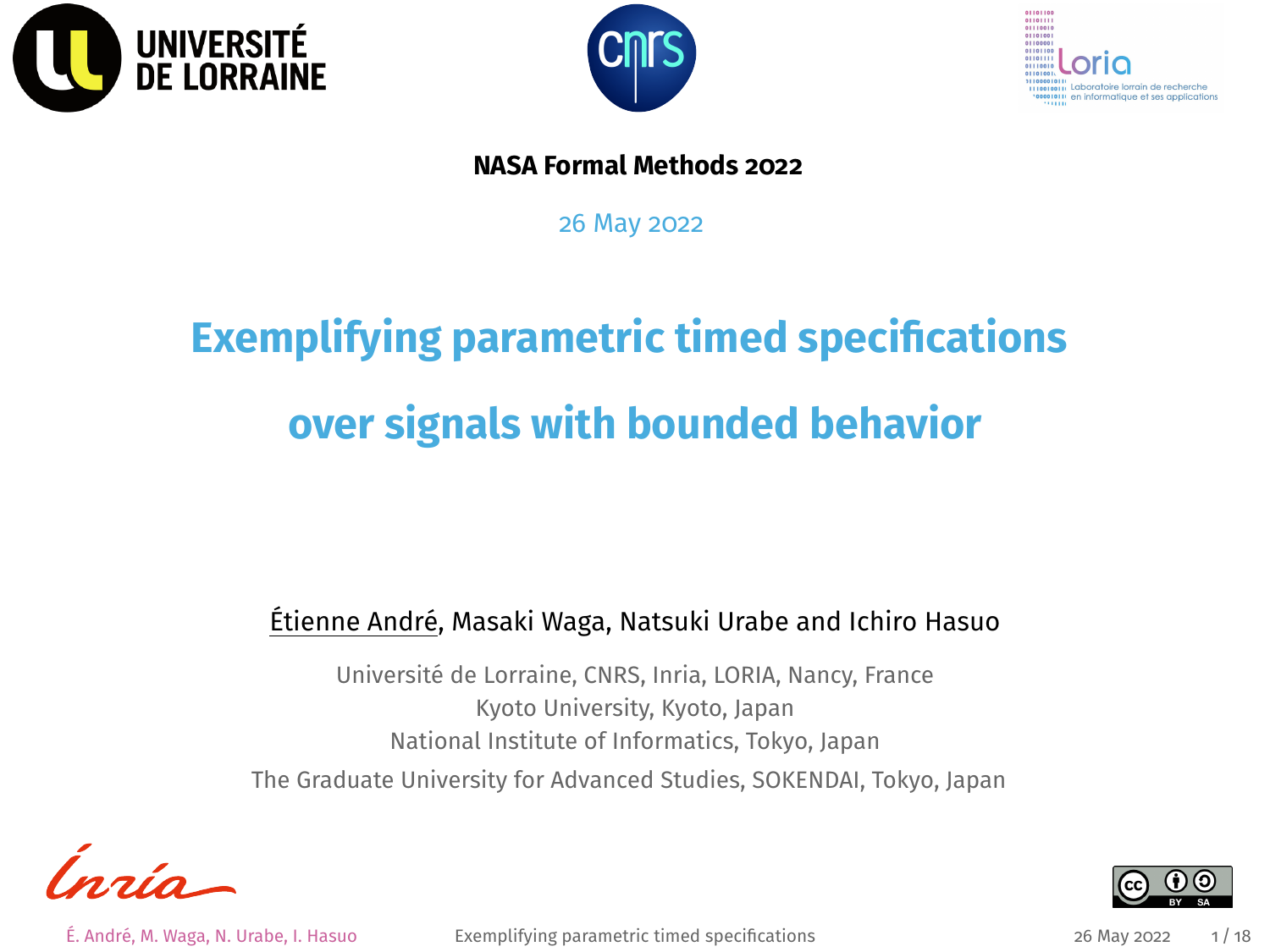## <span id="page-1-0"></span>**Outline**

#### 1 [Motivation](#page-1-0)

- 
- 
- 
-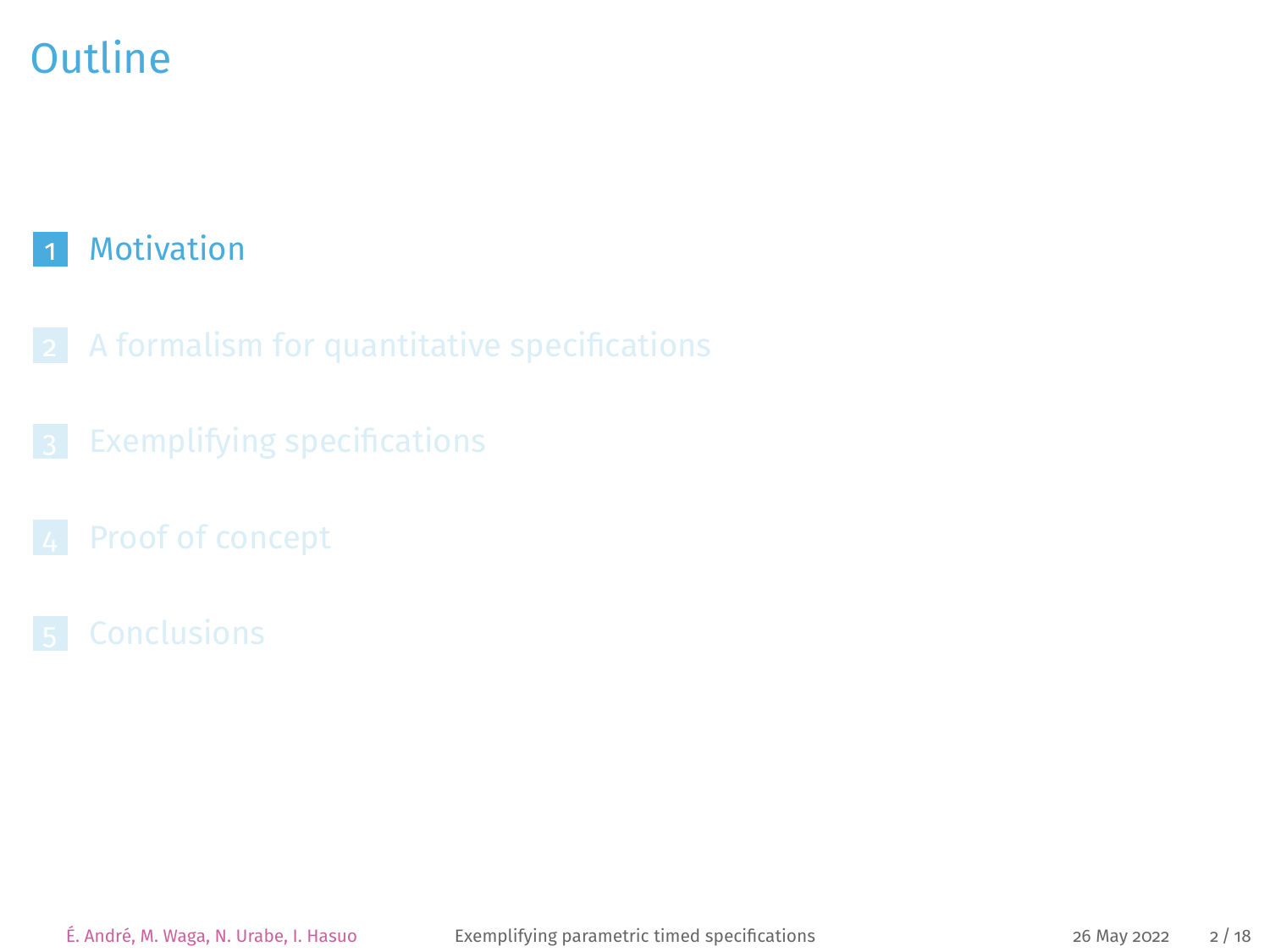#### **Formal methods**

- Extremely useful for assessing the validity of specifications  $\mathbf{r}$
- Require some domain-specific technical expertise  $\overline{\phantom{a}}$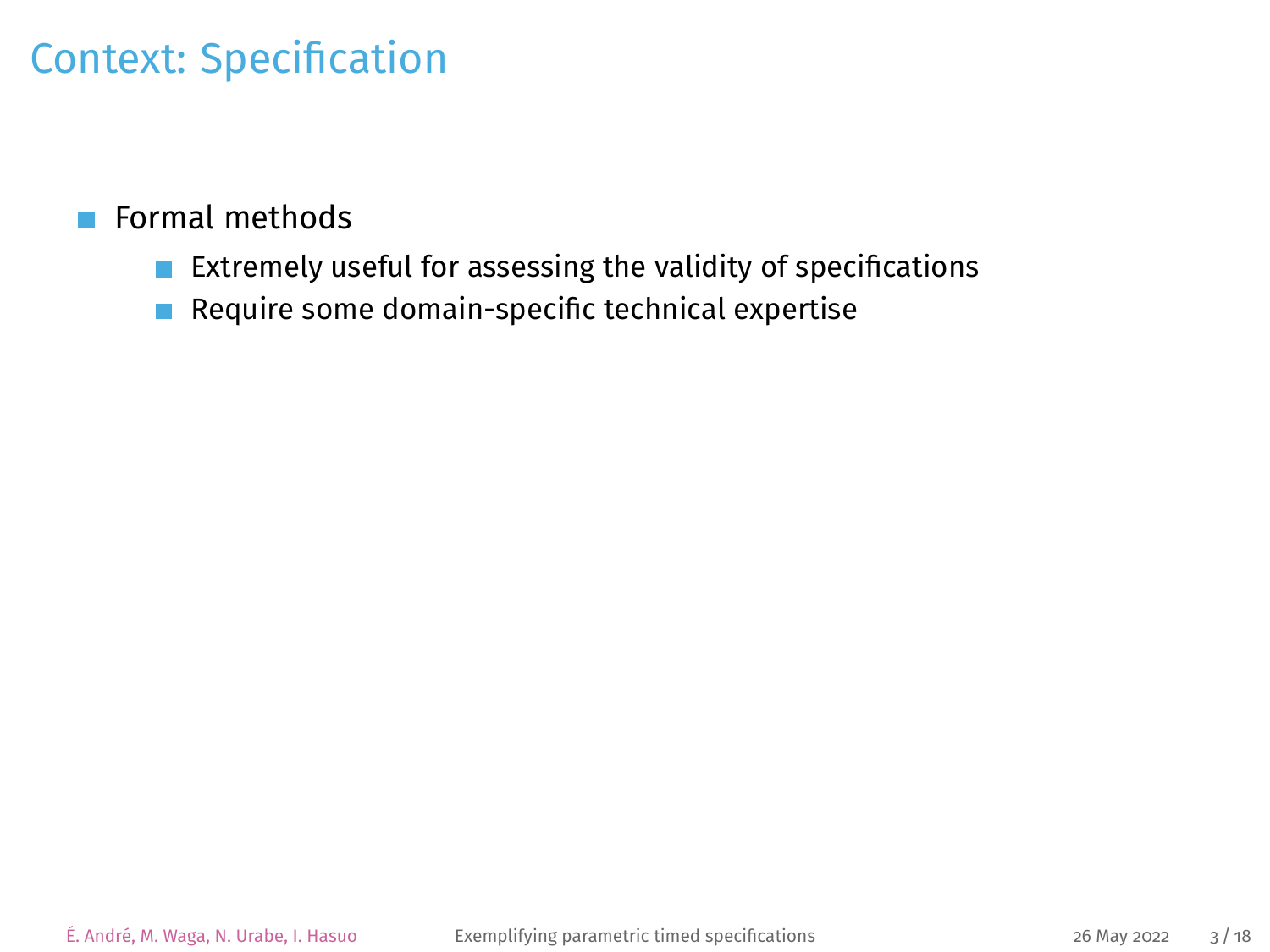#### Formal methods

- Extremely useful for assessing the validity of specifications  $\overline{\phantom{a}}$
- Require some domain-specific technical expertise  $\overline{\phantom{a}}$

#### Problem: writing correct specifications

Even domain experts may do mistakes when writing models or properties.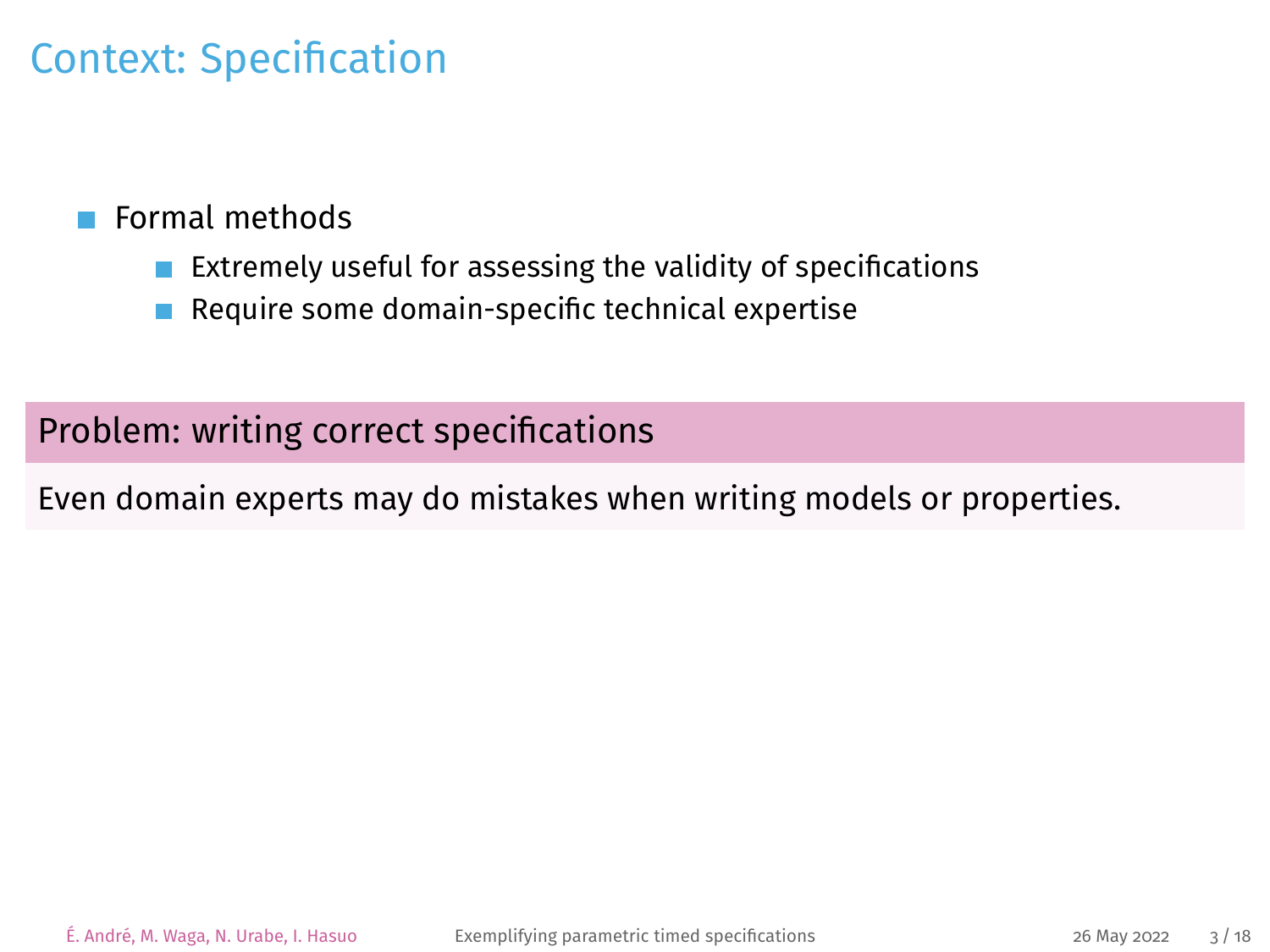#### Formal methods

- Extremely useful for assessing the validity of specifications
- Require some domain-specific technical expertise  $\overline{\phantom{a}}$

#### Problem: writing correct specifications

Even domain experts may do mistakes when writing models or properties.

$$
\leftarrow
$$
  $\longrightarrow$   $\longrightarrow$   $\longrightarrow$   $\longrightarrow$   $\longrightarrow$   $\longrightarrow$   $\longrightarrow$   $\longrightarrow$   $\longrightarrow$   $\longrightarrow$   $\longrightarrow$   $\longrightarrow$   $\longrightarrow$   $\longrightarrow$   $\longrightarrow$   $\longrightarrow$   $\longrightarrow$   $\longrightarrow$   $\longrightarrow$   $\longrightarrow$   $\longrightarrow$   $\longrightarrow$   $\longrightarrow$   $\longrightarrow$   $\longrightarrow$   $\longrightarrow$   $\longrightarrow$   $\longrightarrow$   $\longrightarrow$   $\longrightarrow$   $\longrightarrow$   $\longrightarrow$   $\longrightarrow$   $\longrightarrow$   $\longrightarrow$   $\longrightarrow$   $\longrightarrow$   $\longrightarrow$   $\longrightarrow$   $\longrightarrow$   $\longrightarrow$   $\longrightarrow$   $\longrightarrow$   $\longrightarrow$   $\longrightarrow$   $\longrightarrow$   $\longrightarrow$   $\longrightarrow$   $\longrightarrow$   $\longrightarrow$   $\longrightarrow$   $\longrightarrow$   $\longrightarrow$   $\longrightarrow$   $\longrightarrow$   $\longrightarrow$   $\longrightarrow$   $\longrightarrow$   $\longrightarrow$   $\longrightarrow$   $\longrightarrow$   $\longrightarrow$   $\longrightarrow$   $\longrightarrow$   $\longrightarrow$   $\longrightarrow$   $\longrightarrow$   $\longrightarrow$   $\longrightarrow$   $\longrightarrow$   $\longrightarrow$   $\longrightarrow$   $\longrightarrow$   $\longrightarrow$   $\longrightarrow$   $\longrightarrow$   $\longrightarrow$   $\longrightarrow$   $\longrightarrow$   $\longrightarrow$   $\longrightarrow$   $\longrightarrow$   $\longrightarrow$   $\longrightarrow$   $\longrightarrow$   $\longrightarrow$   $\longrightarrow$   $\longrightarrow$   $\longrightarrow$   $\longrightarrow$   $\longrightarrow$   $\longrightarrow$   $\longrightarrow$   $\longrightarrow$   $\longrightarrow$   $\longrightarrow$   $\longrightarrow$   $\longrightarrow$   $\longrightarrow$   $\longrightarrow$   $\longrightarrow$   $\longrightarrow$   $\longrightarrow$   $\longrightarrow$   $\longrightarrow$   $\longrightarrow$   $\longrightarrow$   $\longrightarrow$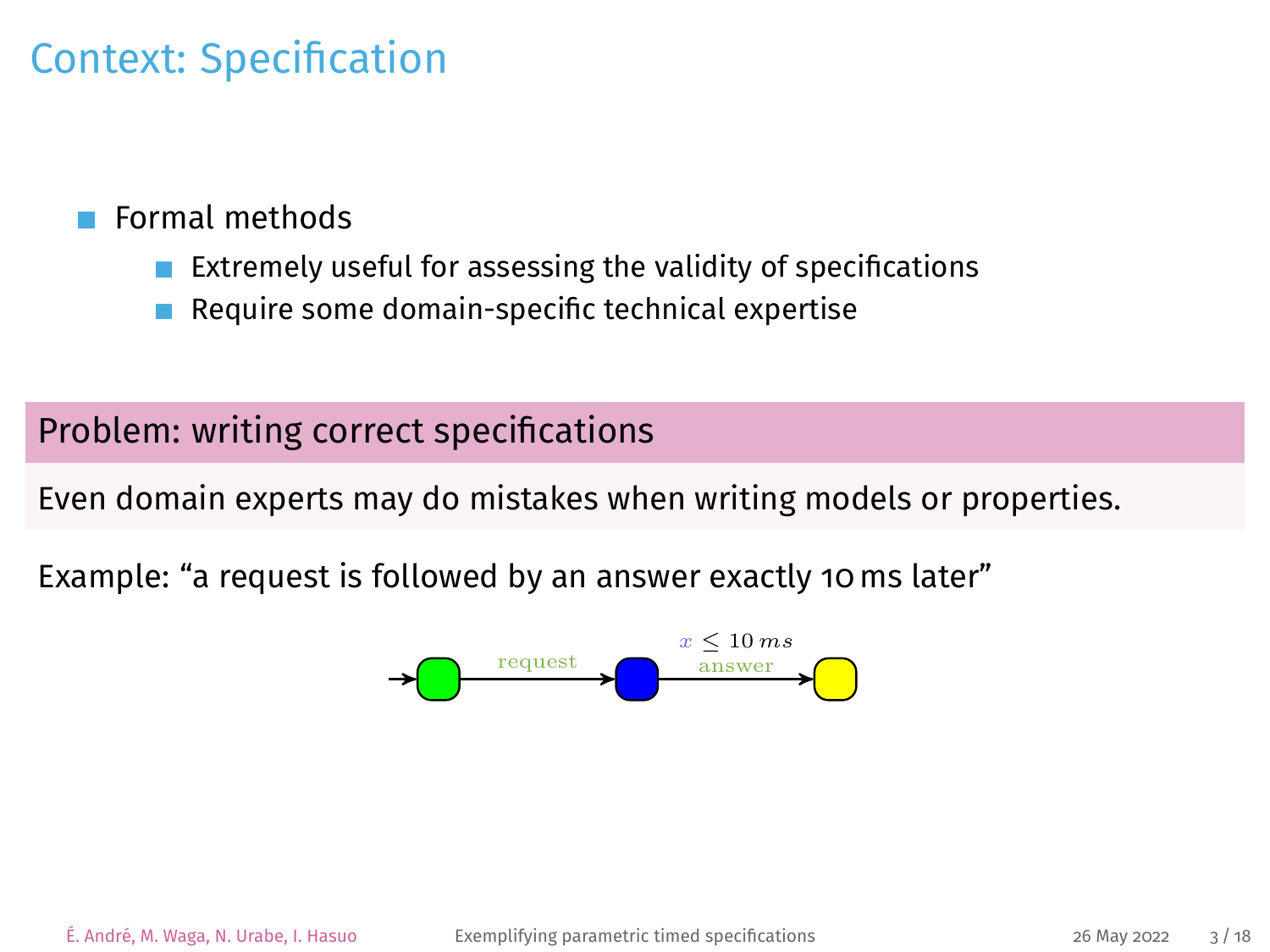#### Formal methods

- Extremely useful for assessing the validity of specifications
- Require some domain-specific technical expertise  $\overline{\phantom{a}}$

#### Problem: writing correct specifications

Even domain experts may do mistakes when writing models or properties.

$$
\leftarrow
$$
  $x = 10 msanswer$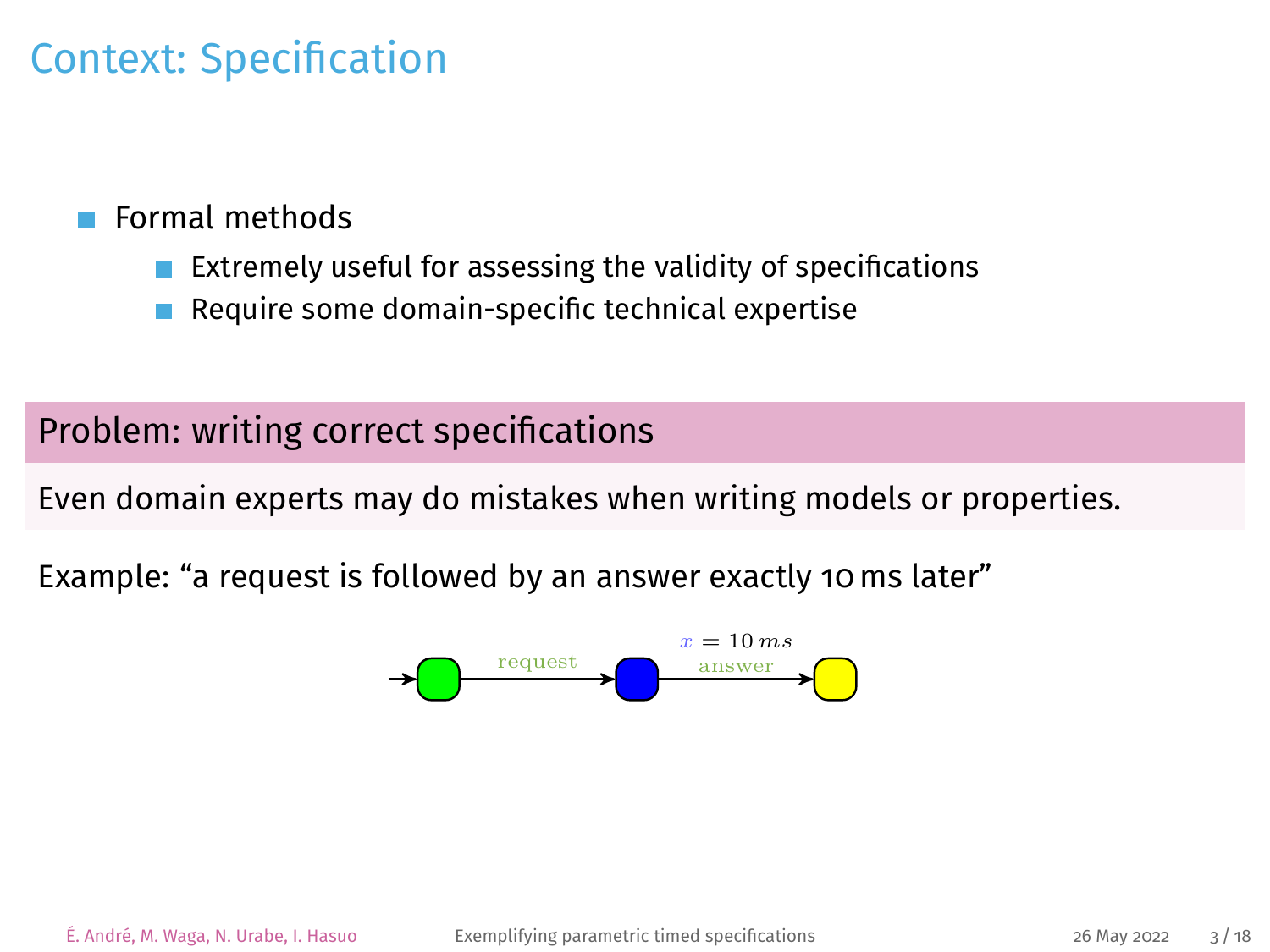#### Formal methods

- Extremely useful for assessing the validity of specifications
- Require some domain-specific technical expertise  $\overline{\phantom{a}}$

#### Problem: writing correct specifications

Even domain experts may do mistakes when writing models or properties.

$$
\leftarrow
$$
  $x = 10 ms\n $x \leftarrow 0$   $x \leftarrow 0$   $x \leftarrow 0$$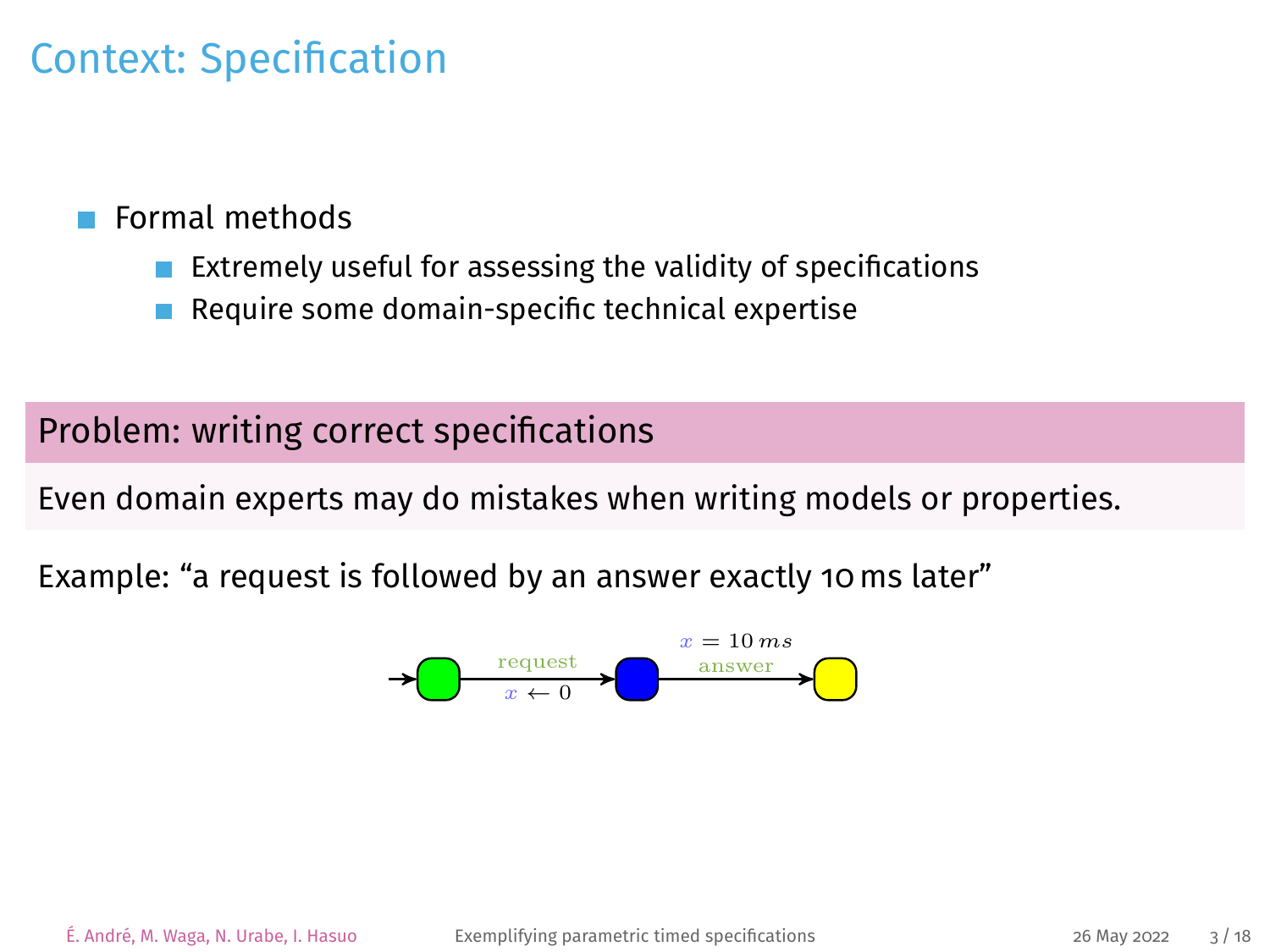#### Formal methods

- Extremely useful for assessing the validity of specifications
- Require some domain-specific technical expertise  $\overline{\phantom{a}}$

#### Problem: writing correct specifications

Even domain experts may do mistakes when writing models or properties.

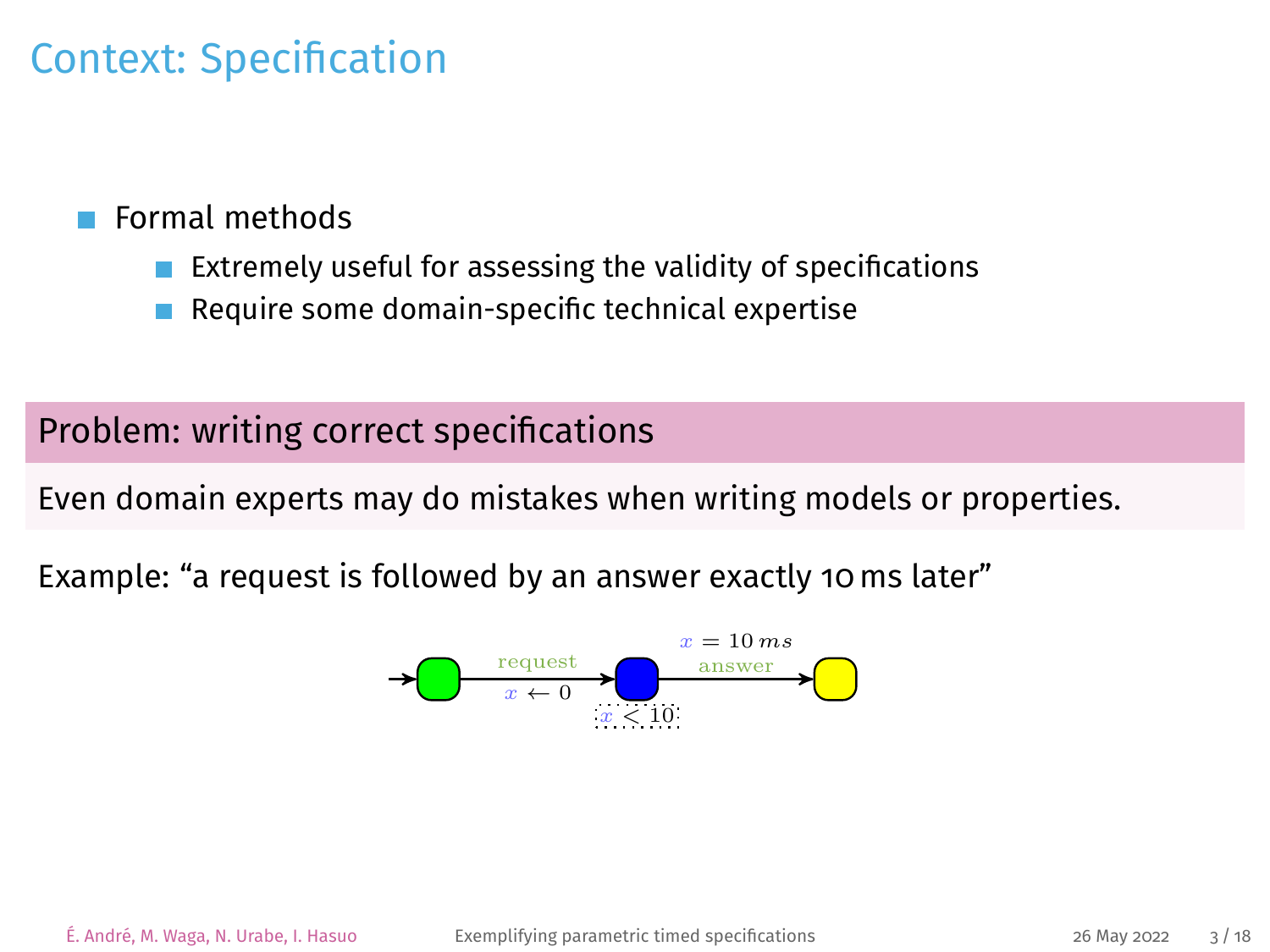#### Formal methods

- Extremely useful for assessing the validity of specifications
- Require some domain-specific technical expertise  $\overline{\phantom{a}}$

#### Problem: writing correct specifications

Even domain experts may do mistakes when writing models or properties.

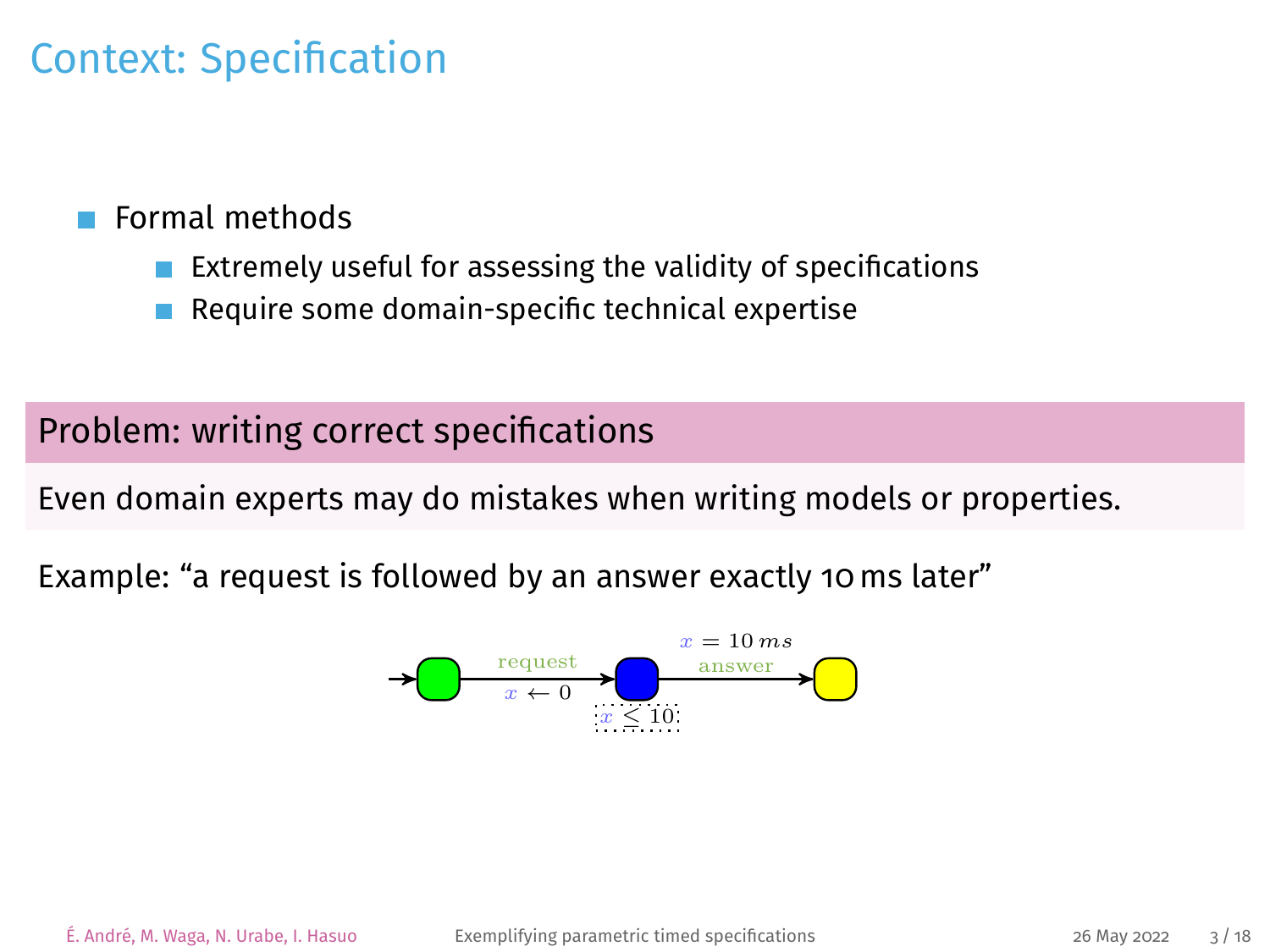#### specifications

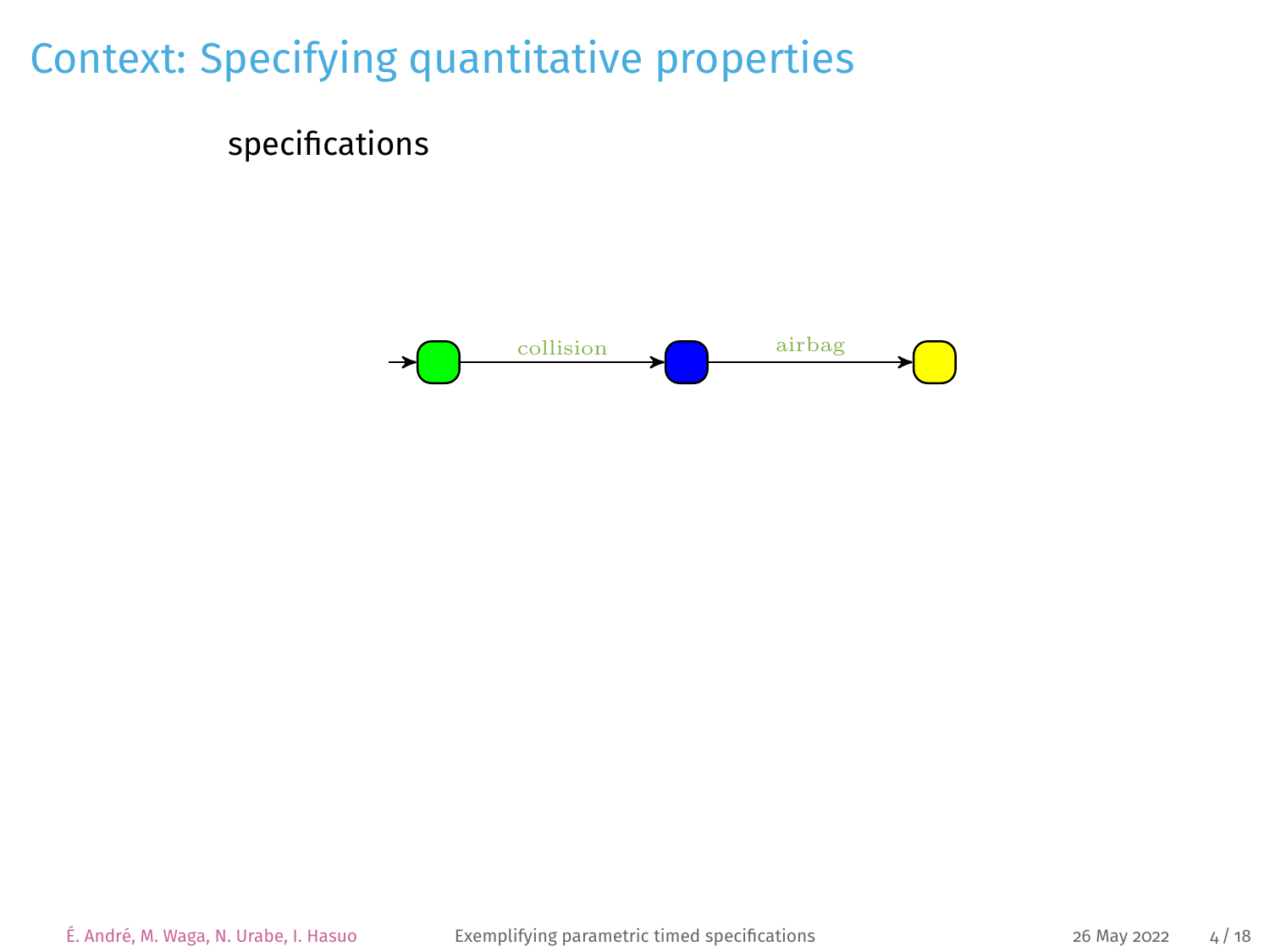#### Quantitative specifications

- Constants representing time  $\mathcal{L}_{\mathcal{A}}$
- Continuous signals (speed, temperature. . . )

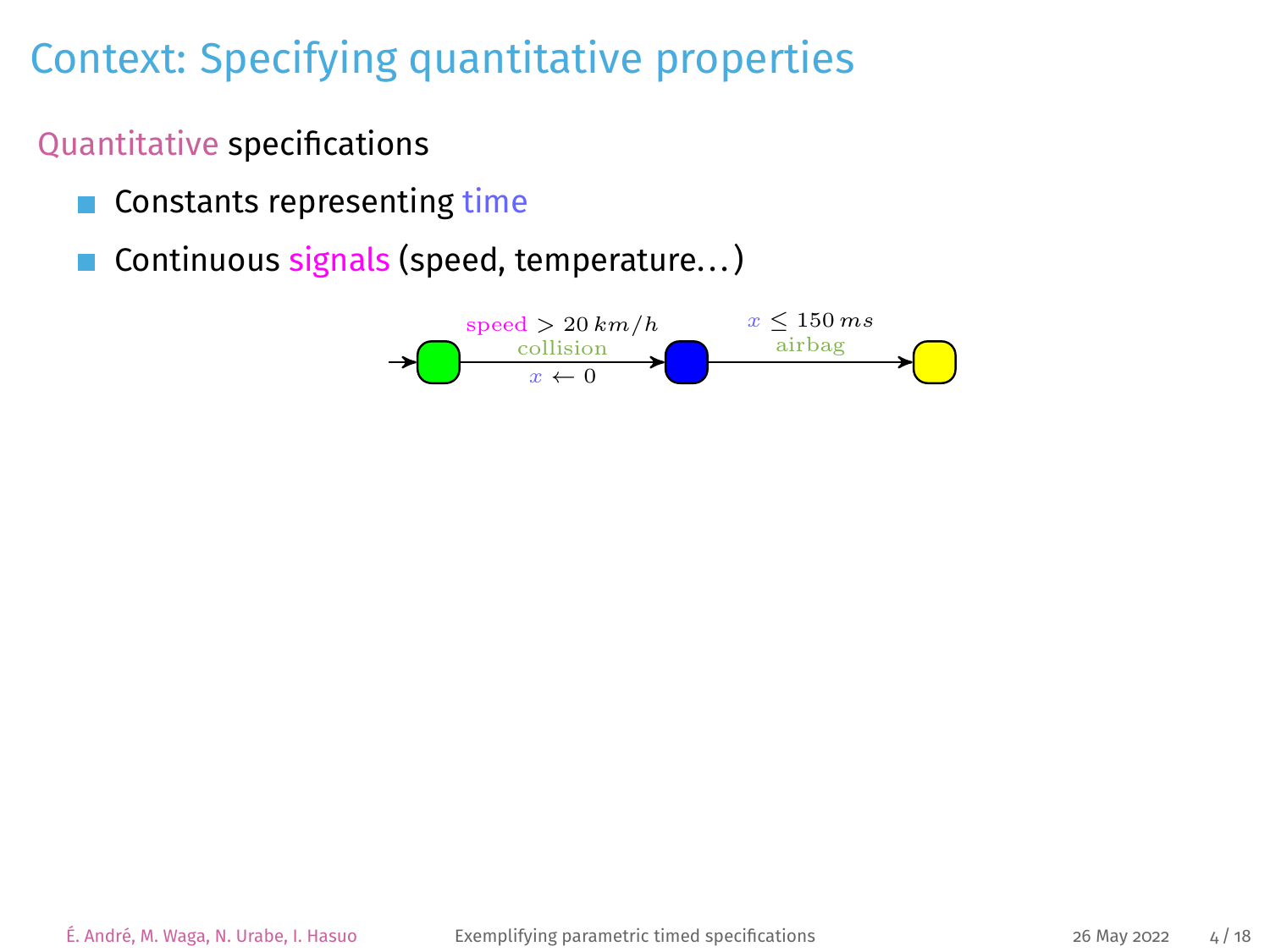#### Quantitative specifications

- Constants representing time
- Continuous signals (speed, temperature. . . )



Problem: timed formal methods have some restrictions

- **Need for more abstraction** 
	- Timed constants can be known with only finite precision п
	- ...or be even completely unknown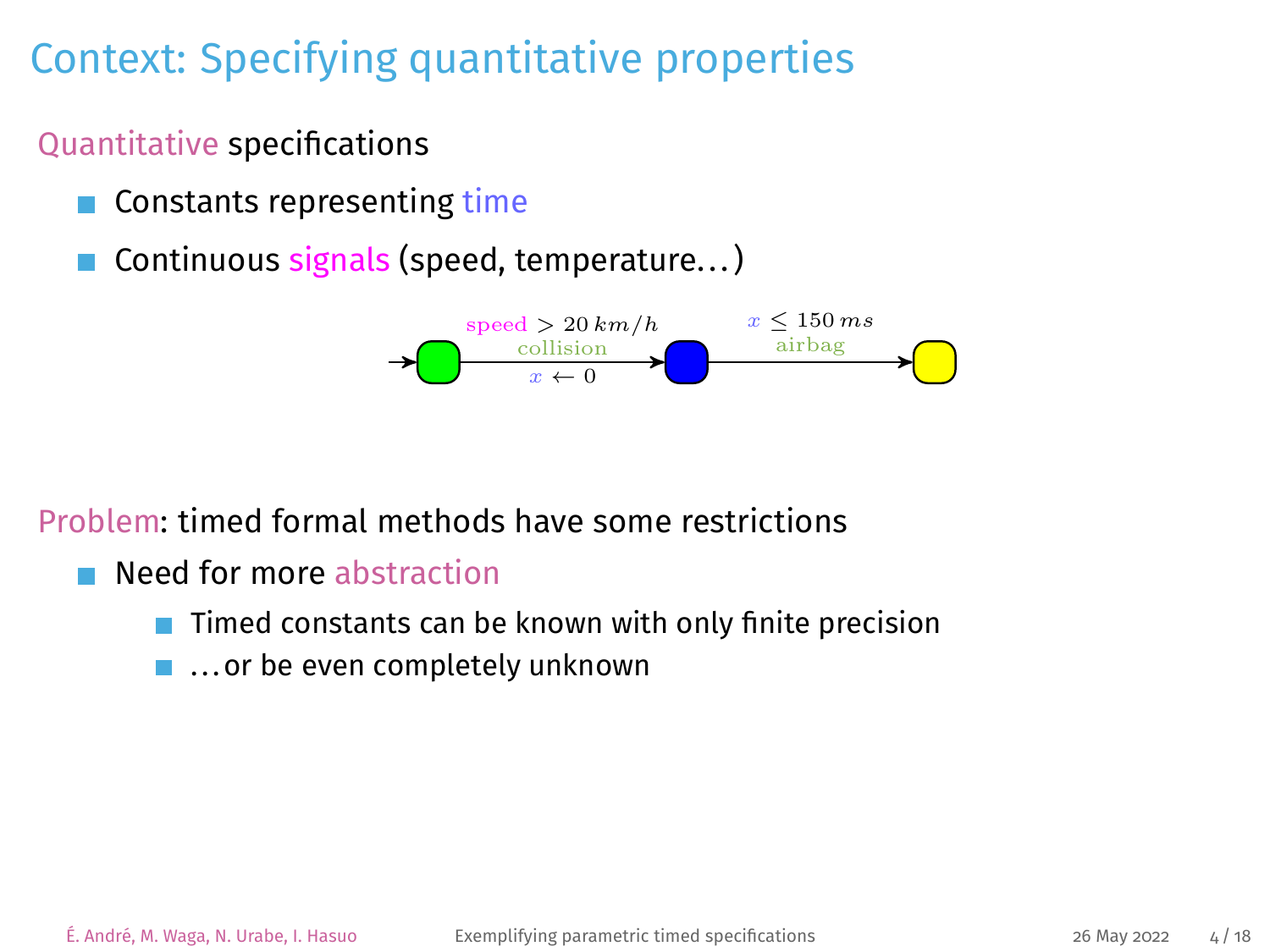#### Quantitative specifications

- Constants representing time (possibly parametric)
- Continuous signals (speed, temperature...)



#### Problem: timed formal methods have some restrictions

- **Need for more abstraction** 
	- Timed constants can be known with only finite precision
	- ...or be even completely unknown
- Idea: reason with parameters (unknown constants)
	- Verify a system featuring unknown constants
	- Synthesize correct parameter valuations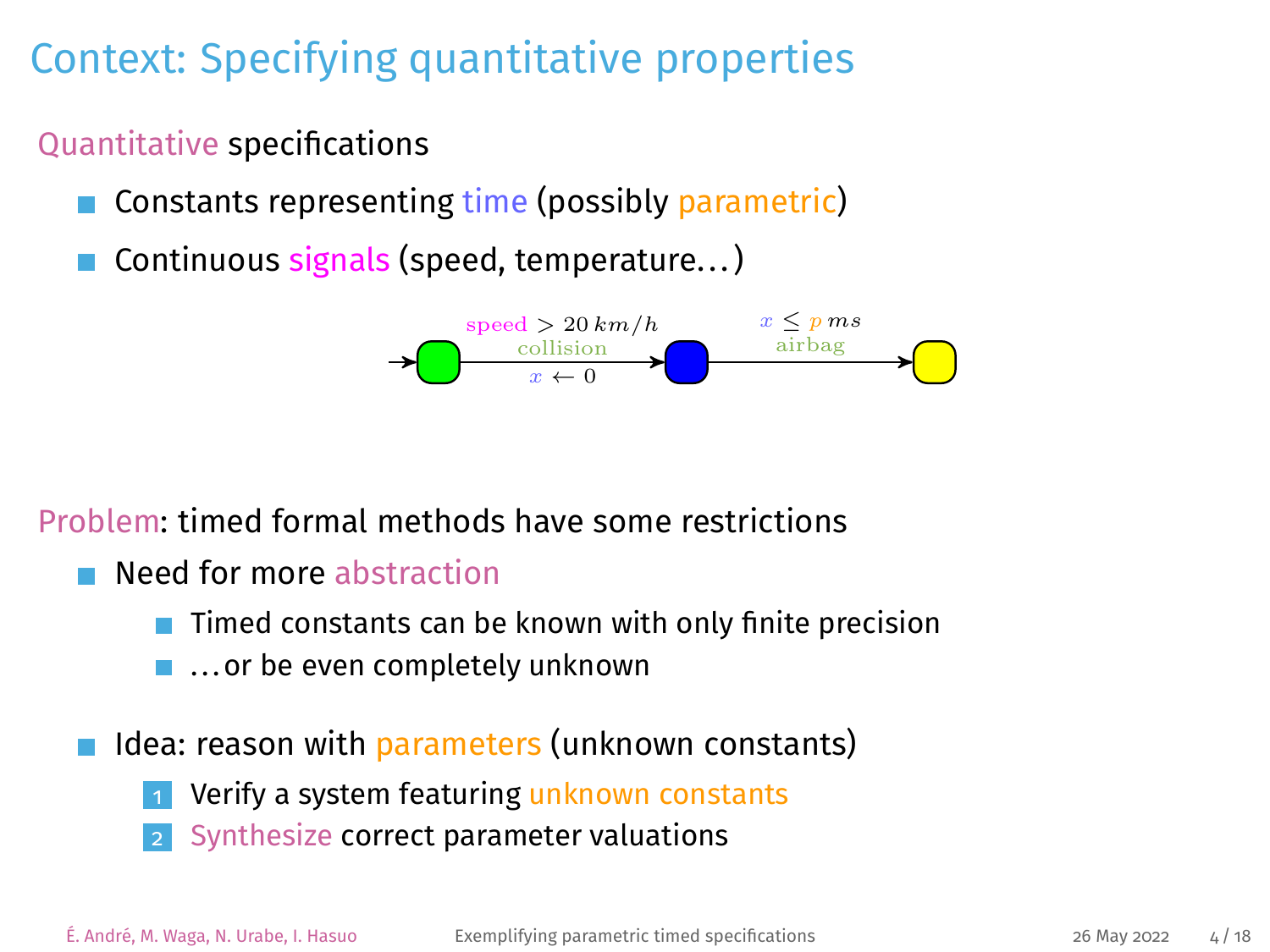## Objectives: Assist designers

#### **Objectives**

- **1** Propose a formalism for parametric timed specifications over signals
- 2 Automatically generate concrete executions exemplifying quantitative specifications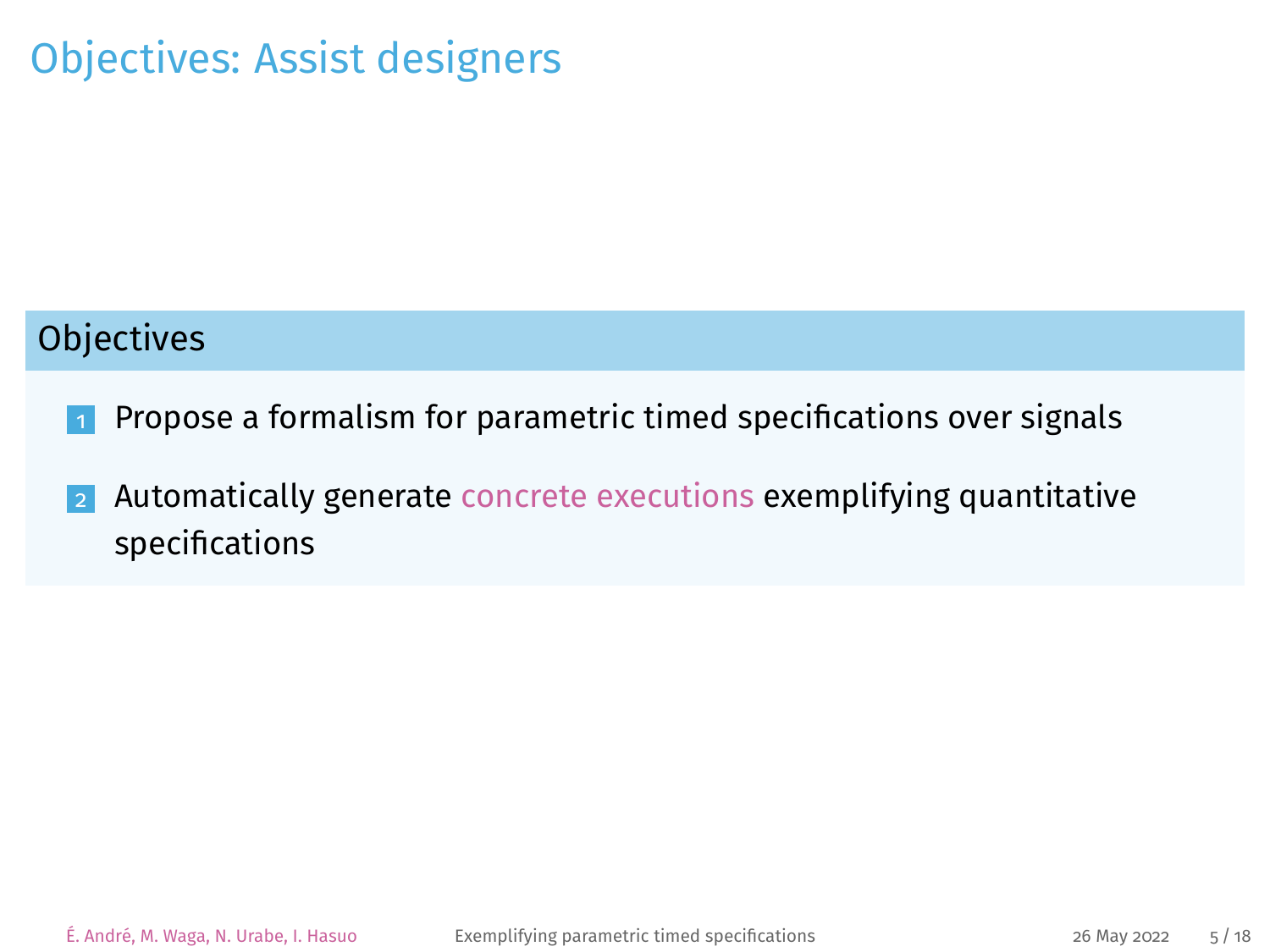## <span id="page-14-0"></span>**Outline**

- 2 [A formalism for quantitative specifications](#page-14-0)
- 
- 
-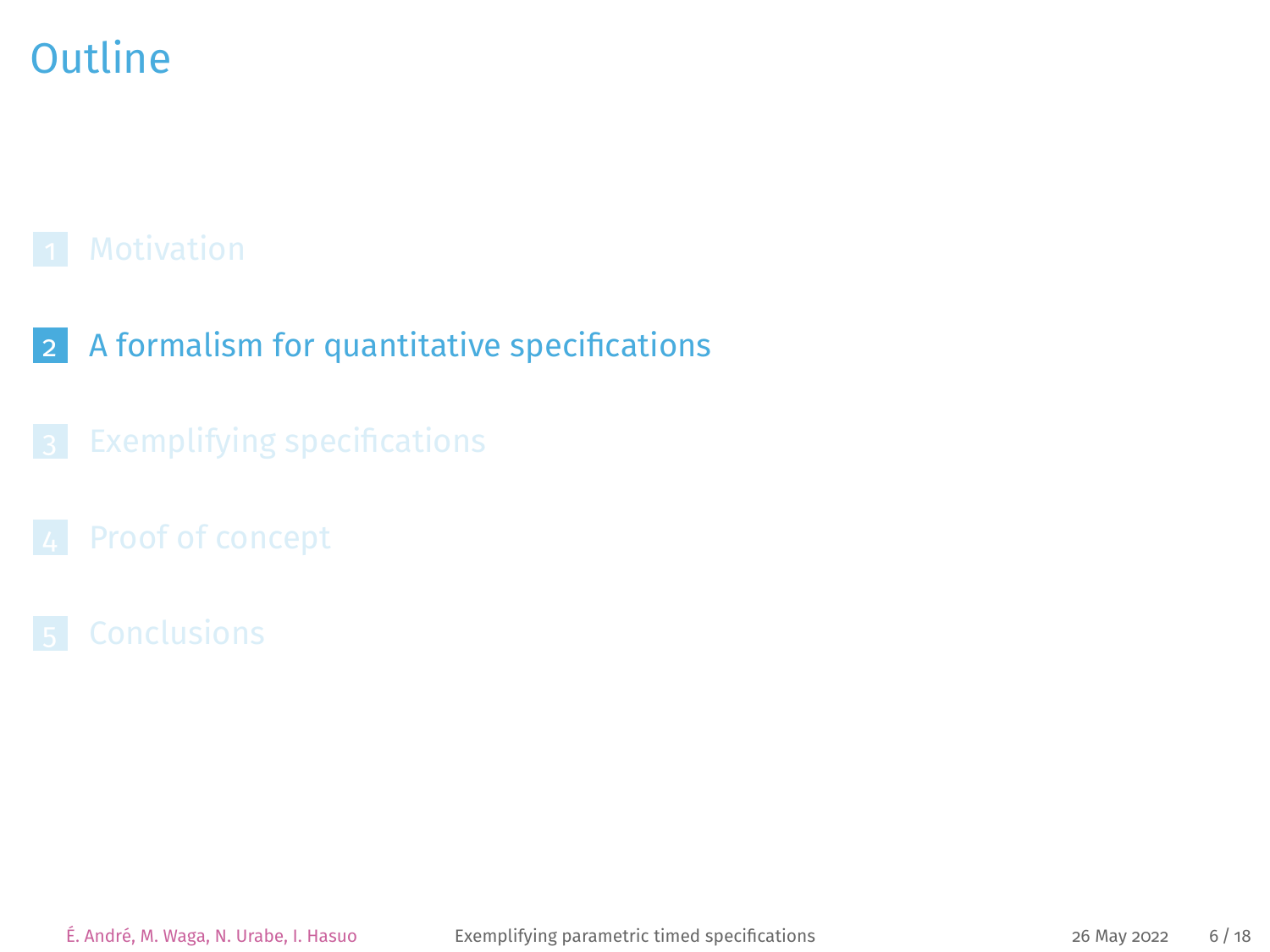Finite-state automaton (sets of locations)



[<sup>\[</sup>AD94\]](#page-41-0) Rajeev Alur and David L. Dill. "A theory of timed automata". In: *Theoretical Computer Science* 126.2 (Apr. 1994), pp. 183–235. issn: 0304-3975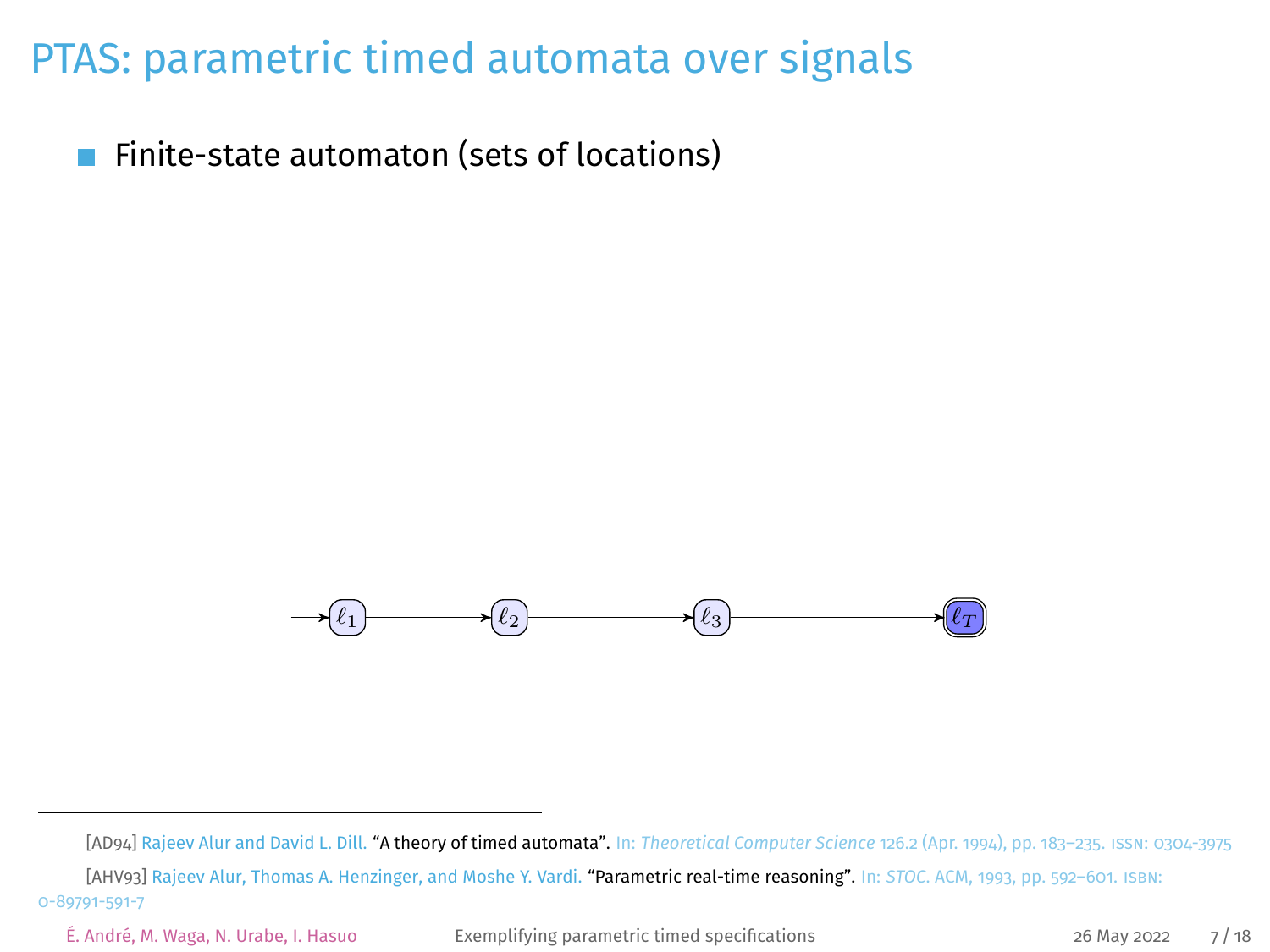Finite-state automaton (sets of locations and actions)



[<sup>\[</sup>AD94\]](#page-41-0) Rajeev Alur and David L. Dill. "A theory of timed automata". In: *Theoretical Computer Science* 126.2 (Apr. 1994), pp. 183–235. issn: 0304-3975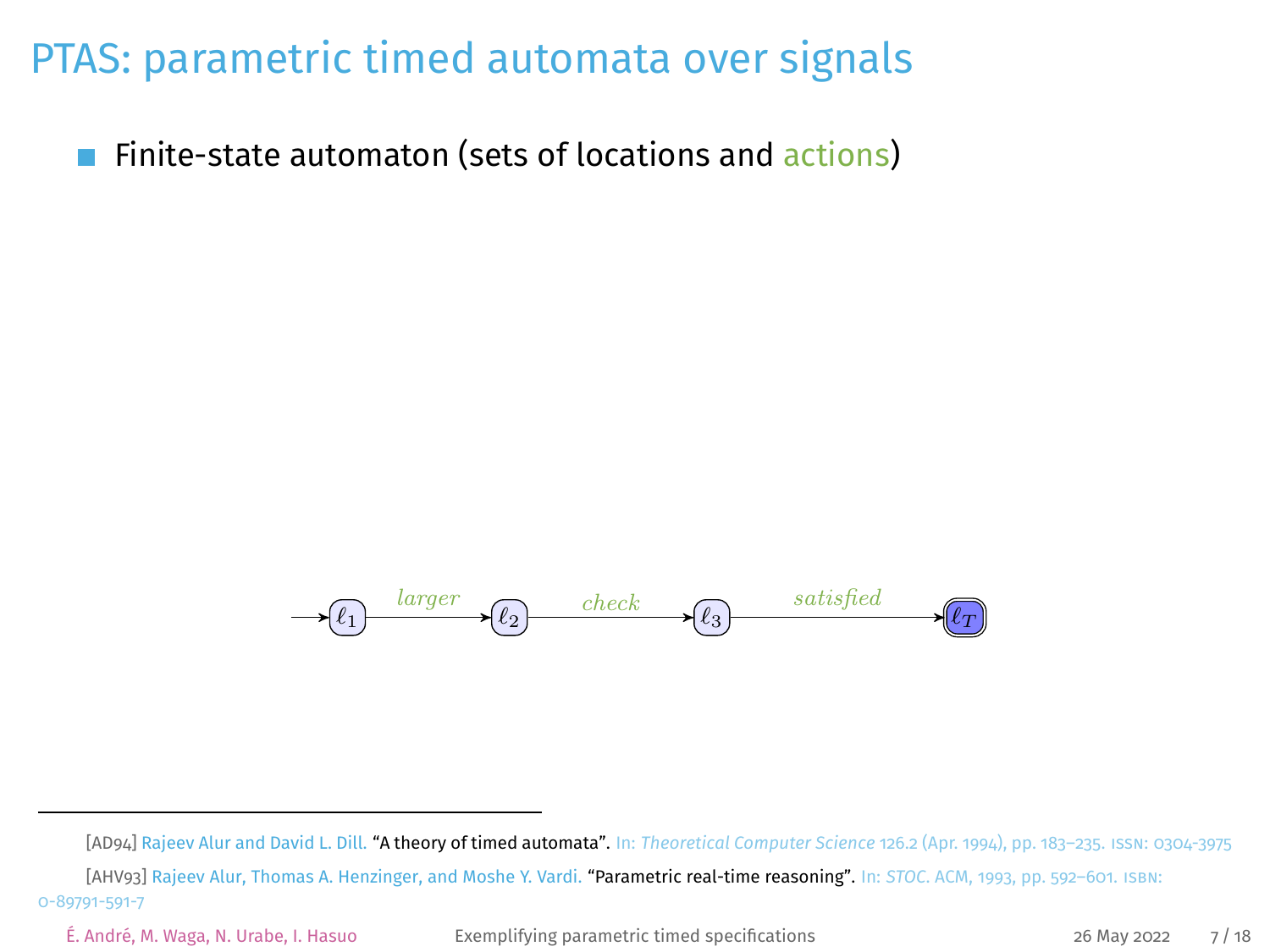Finite-state automaton (sets of locations and actions) augmented with

**a set of** clocks [\[AD94\]](#page-41-0)  $\sim$ 

Real-valued variables evolving linearly at the same rate



[<sup>\[</sup>AD94\]](#page-41-0) Rajeev Alur and David L. Dill. "A theory of timed automata". In: *Theoretical Computer Science* 126.2 (Apr. 1994), pp. 183–235. issn: 0304-3975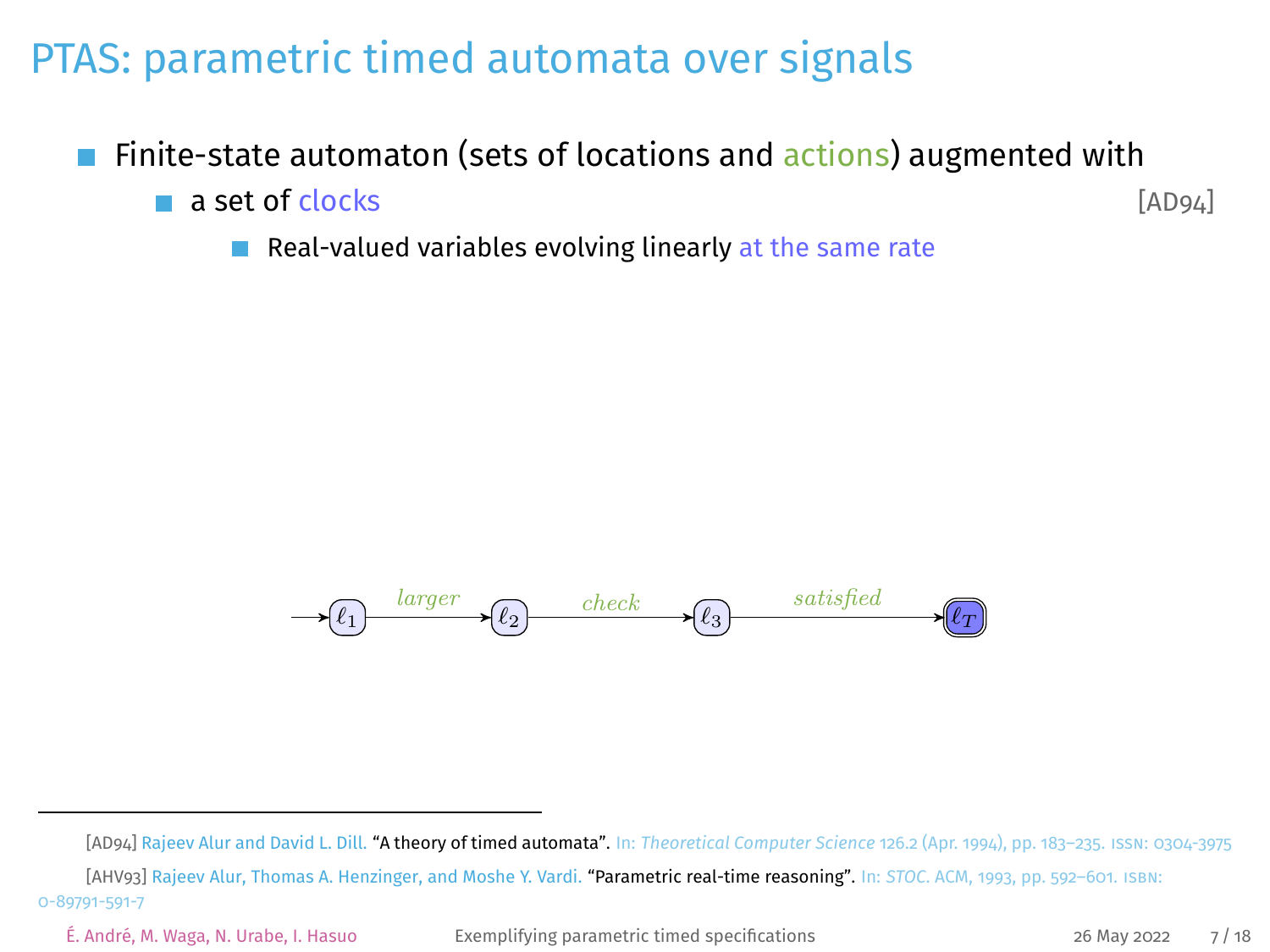- Finite-state automaton (sets of locations and actions) augmented with
	- **a set of** clocks [\[AD94\]](#page-41-0) **COL**

- Real-valued variables evolving linearly at the same rate
- Can be compared to integer constants in invariants
- Location invariant: property to be verified to stay at a location



[<sup>\[</sup>AD94\]](#page-41-0) Rajeev Alur and David L. Dill. "A theory of timed automata". In: *Theoretical Computer Science* 126.2 (Apr. 1994), pp. 183–235. issn: 0304-3975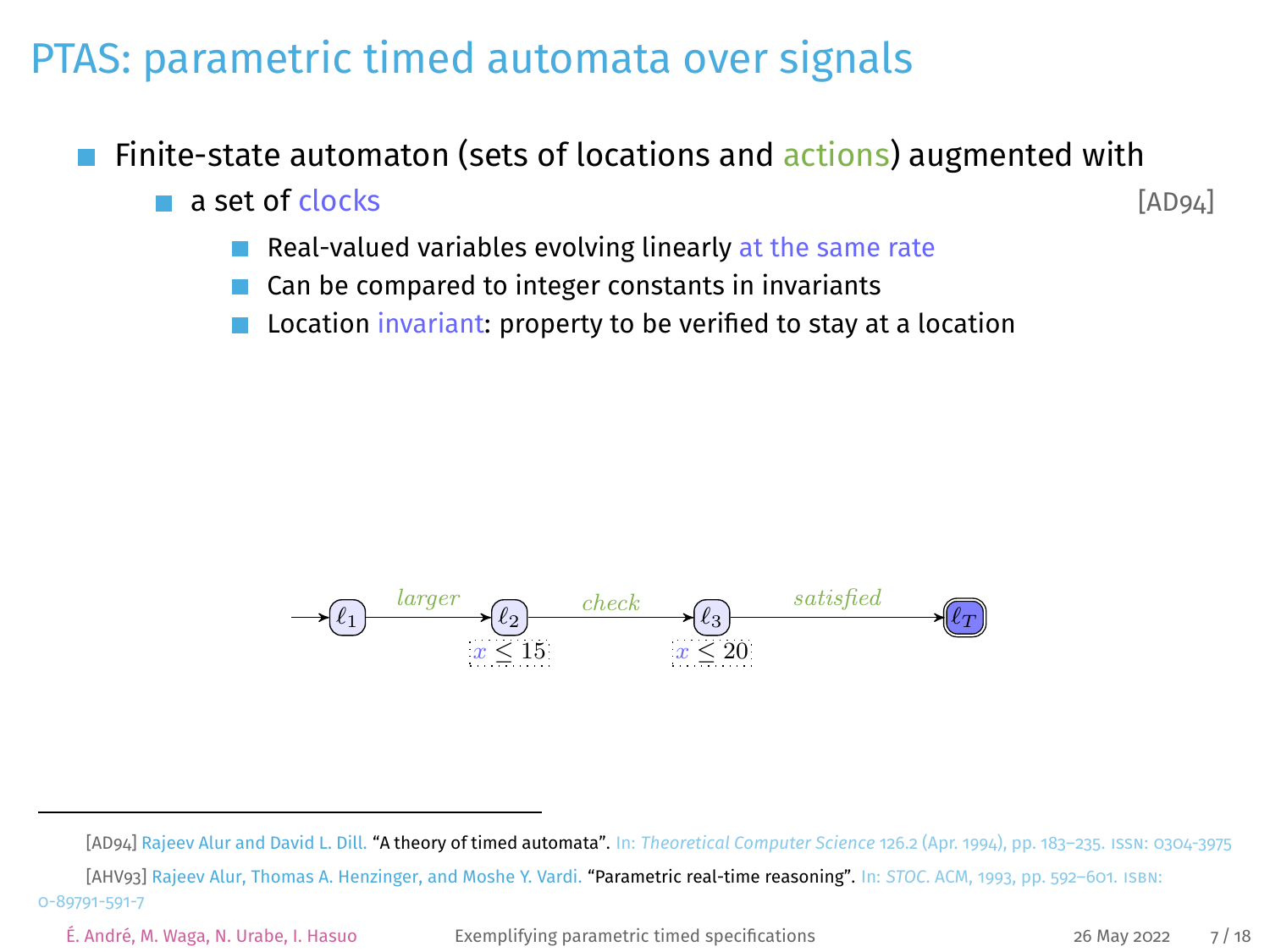Finite-state automaton (sets of locations and actions) augmented with

a set of clocks [\[AD94\]](#page-41-0) **COL** 

- Real-valued variables evolving linearly at the same rate
- Can be compared to integer constants in invariants and guards
- Location invariant: property to be verified to stay at a location
- Transition guard: property to be verified to enable a transition



[<sup>\[</sup>AD94\]](#page-41-0) Rajeev Alur and David L. Dill. "A theory of timed automata". In: *Theoretical Computer Science* 126.2 (Apr. 1994), pp. 183–235. issn: 0304-3975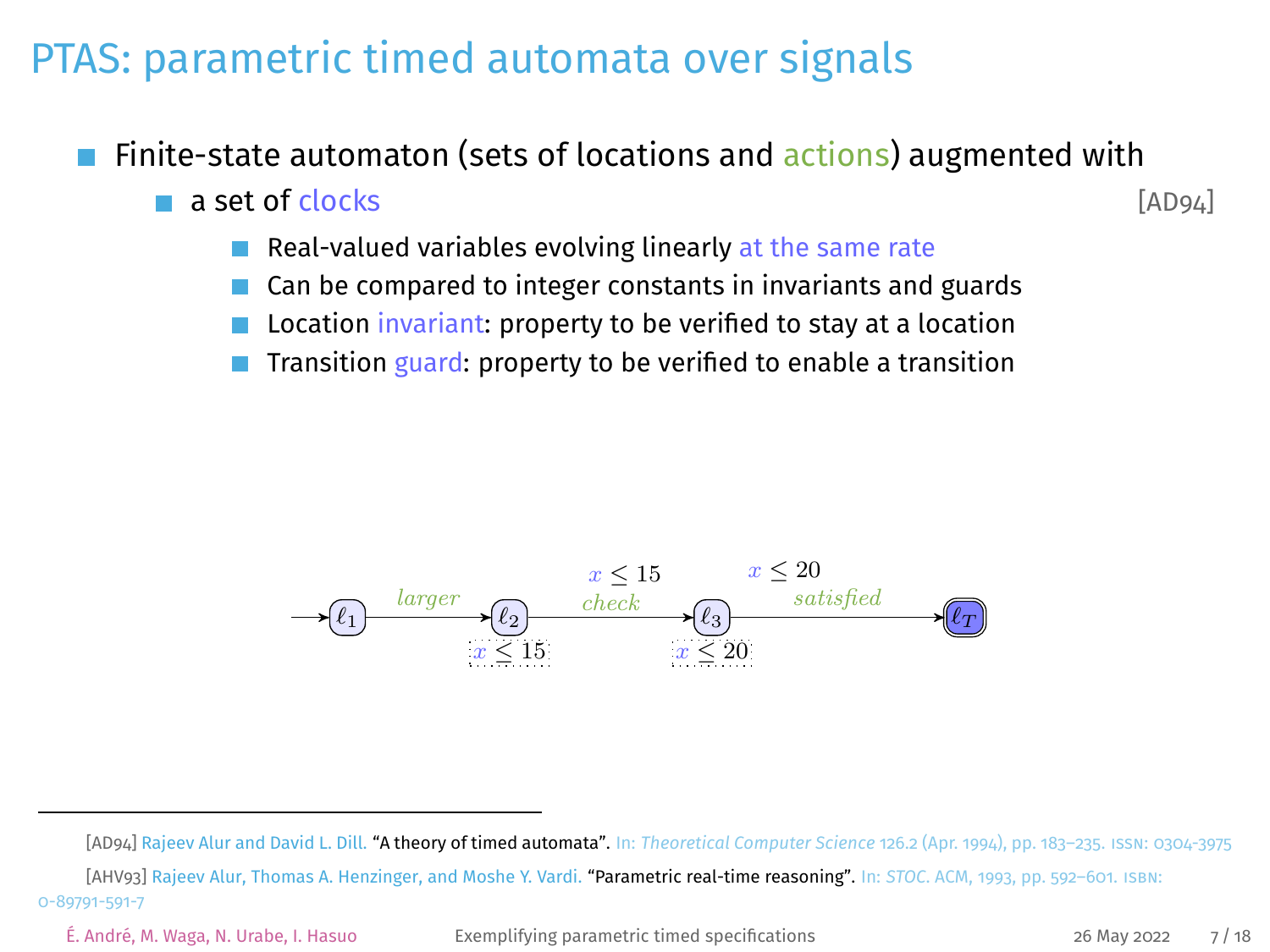Finite-state automaton (sets of locations and actions) augmented with

a set of clocks [\[AD94\]](#page-41-0)

- Real-valued variables evolving linearly at the same rate
- Can be compared to integer constants in invariants and guards
- Location invariant: property to be verified to stay at a location
- Transition guard: property to be verified to enable a transition
- Clock reset: some of the clocks can be set to  $0$  along transitions



[<sup>\[</sup>AD94\]](#page-41-0) Rajeev Alur and David L. Dill. "A theory of timed automata". In: *Theoretical Computer Science* 126.2 (Apr. 1994), pp. 183–235. issn: 0304-3975

[<sup>\[</sup>AHV93\]](#page-41-1) Rajeev Alur, Thomas A. Henzinger, and Moshe Y. Vardi. "Parametric real-time reasoning". In: *STOC*. ACM, 1993, pp. 592–601. isbn: 0-89791-591-7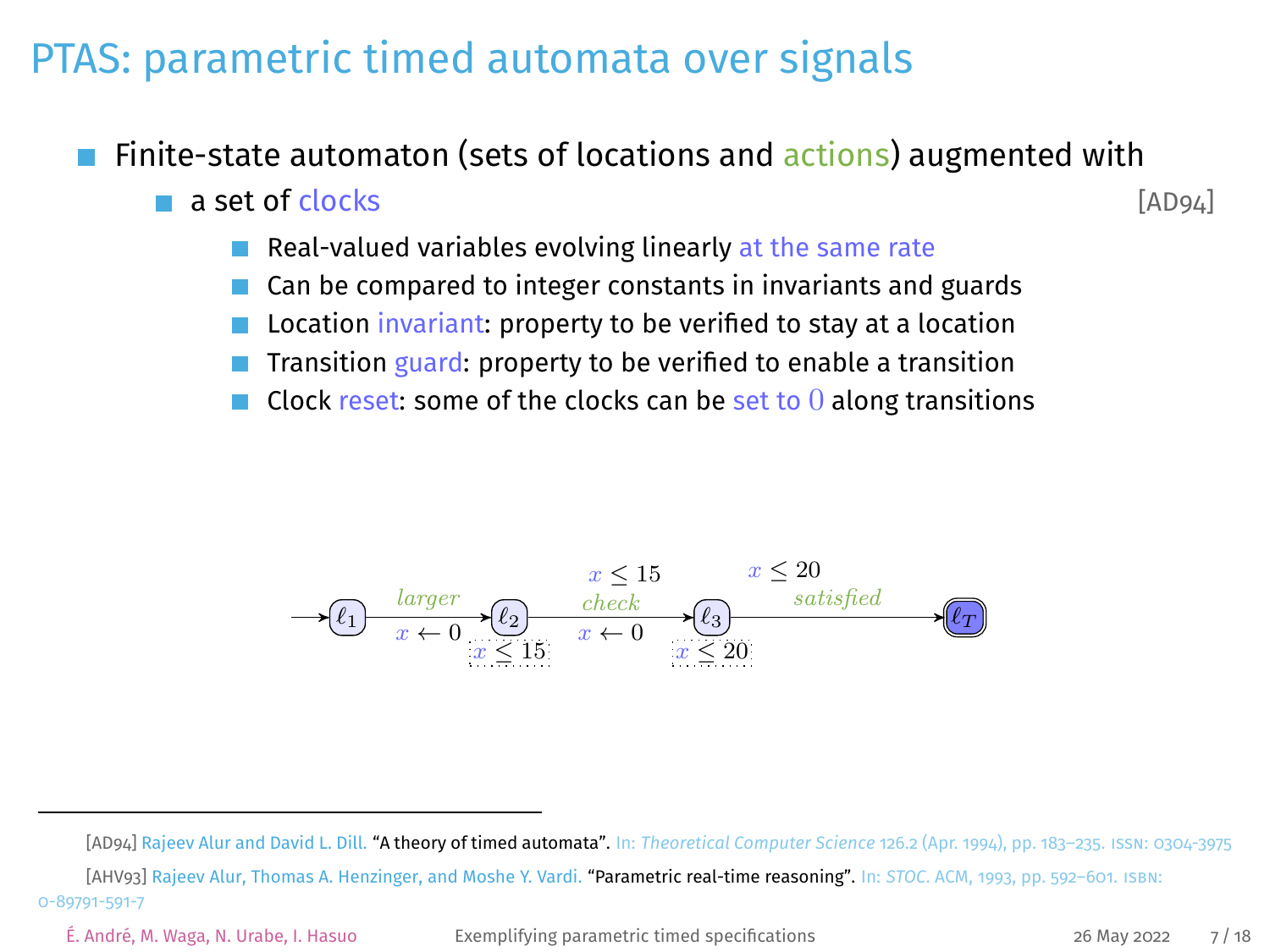Finite-state automaton (sets of locations and actions) augmented with

a set of clocks [\[AD94\]](#page-41-0) **COL** 

- Real-valued variables evolving linearly at the same rate
- Can be compared to integer constants in invariants and guards
- Location invariant: property to be verified to stay at a location
- Transition guard: property to be verified to enable a transition
- Clock reset: some of the clocks can be set to  $0$  along transitions
- a set of continuous signals



"Whenever signal  $s_1$  is larger than 50, then within at most 15 time units, it holds that  $s_1 > 3 \times s_2$ and then, within at most 20 more time units, both signals are equal  $(s_1 = s_2)$ ".

[<sup>\[</sup>AD94\]](#page-41-0) Rajeev Alur and David L. Dill. "A theory of timed automata". In: *Theoretical Computer Science* 126.2 (Apr. 1994), pp. 183–235. issn: 0304-3975

[<sup>\[</sup>AHV93\]](#page-41-1) Rajeev Alur, Thomas A. Henzinger, and Moshe Y. Vardi. "Parametric real-time reasoning". In: *STOC*. ACM, 1993, pp. 592–601. isbn: 0-89791-591-7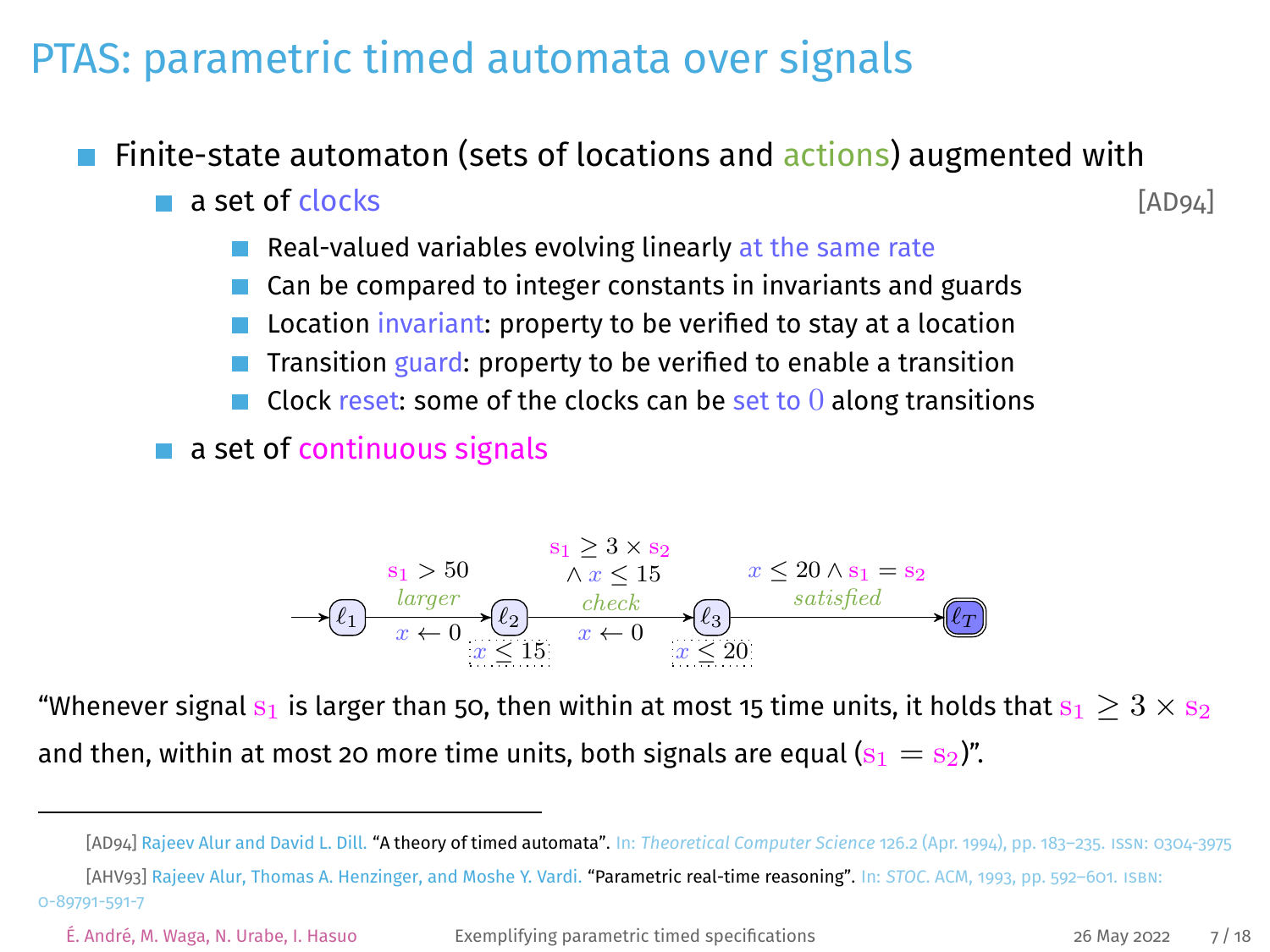Finite-state automaton (sets of locations and actions) augmented with

a set of clocks [\[AD94\]](#page-41-0)

- Real-valued variables evolving linearly at the same rate
- Can be compared to integer constants in invariants and guards
- Location invariant: property to be verified to stay at a location
- Transition guard: property to be verified to enable a transition
- Clock reset: some of the clocks can be set to  $0$  along transitions
- a set of continuous signals
- **a set of (timing) parameters [\[AHV93\]](#page-41-1)**



"Whenever signal  $s_1$  is larger than 50, then within at most  $p$  time units, it holds that  $s_1 \geq 3 \times s_2$ and then, within at most 20 more time units, both signals are equal  $(s_1 = s_2)$ ".

É. André, M. Waga, N. Urabe, I. Hasuo [Exemplifying parametric timed specifications](#page-0-0) 26 May 2022 7 / 18

[<sup>\[</sup>AD94\]](#page-41-0) Rajeev Alur and David L. Dill. "A theory of timed automata". In: *Theoretical Computer Science* 126.2 (Apr. 1994), pp. 183–235. issn: 0304-3975

[<sup>\[</sup>AHV93\]](#page-41-1) Rajeev Alur, Thomas A. Henzinger, and Moshe Y. Vardi. "Parametric real-time reasoning". In: *STOC*. ACM, 1993, pp. 592–601. isbn: 0-89791-591-7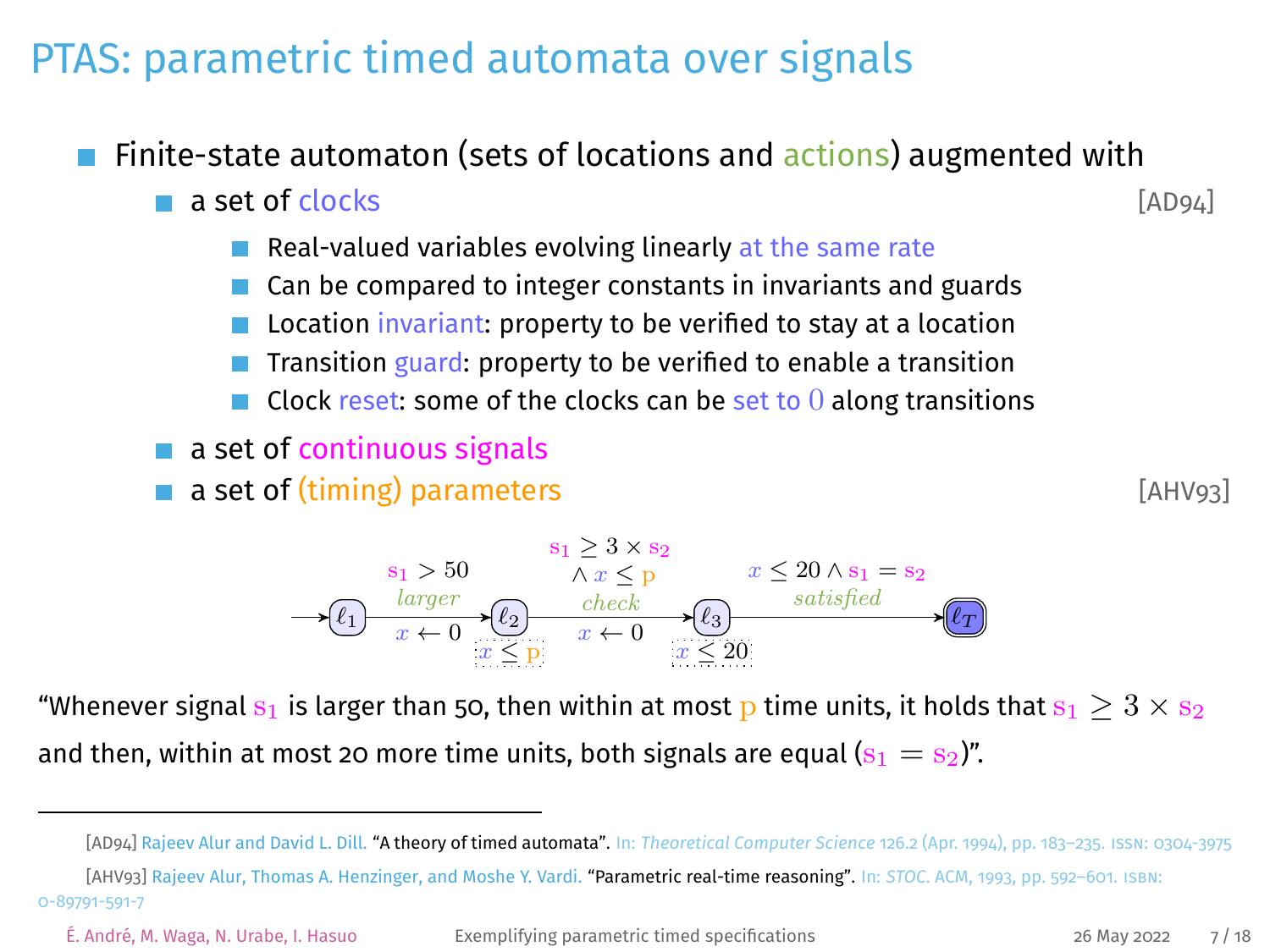## <span id="page-23-0"></span>**Outline**

- 
- 3 [Exemplifying specifications](#page-23-0)
- 
-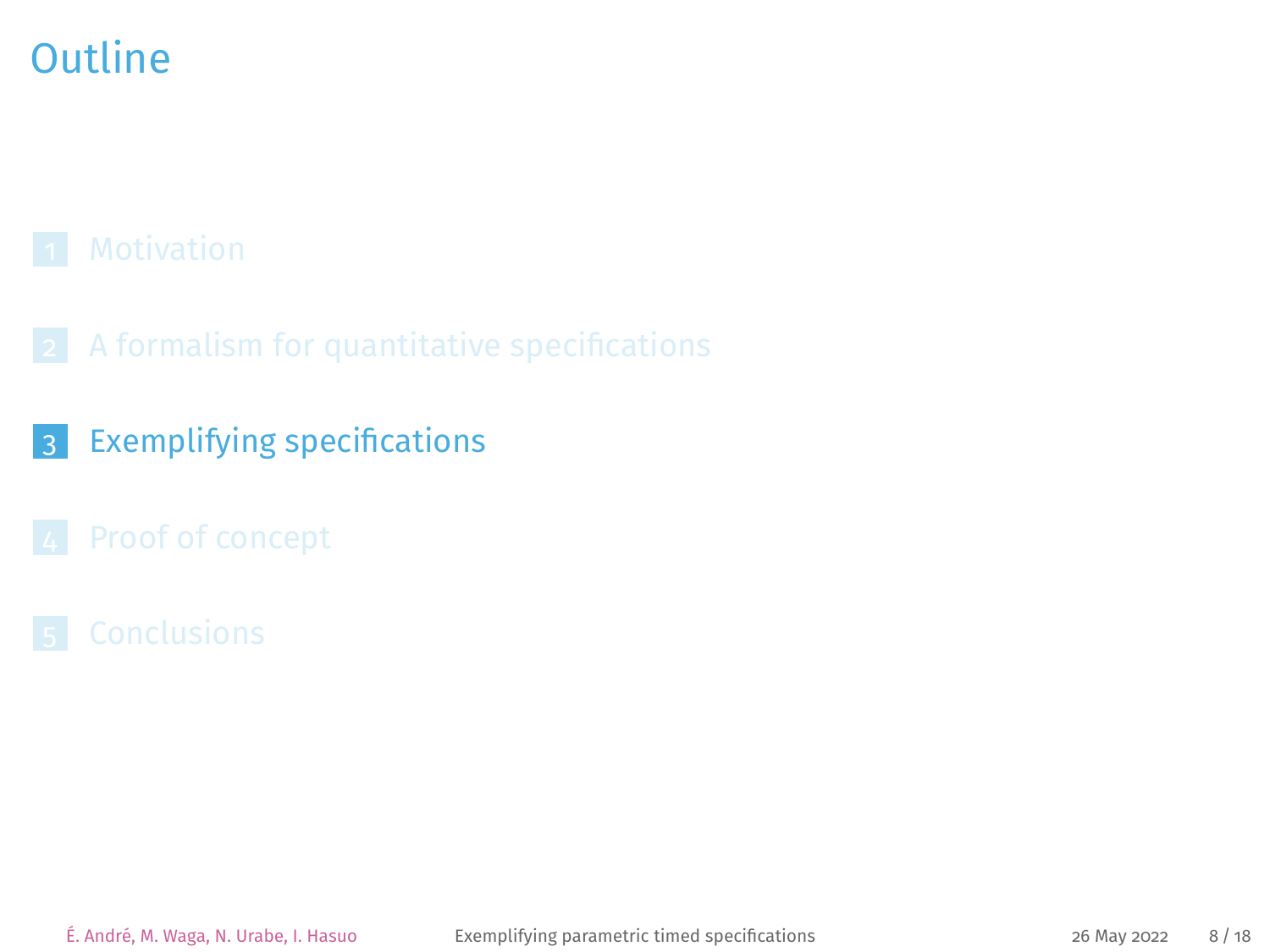## Bounding behaviors

Looking for concrete behaviors:

- Do we want arbitrary behaviors, or more specific behaviors?  $\mathcal{L}_{\mathcal{A}}$ 
	- e.g., "look for a concrete run only in a scenario when a car decelerates"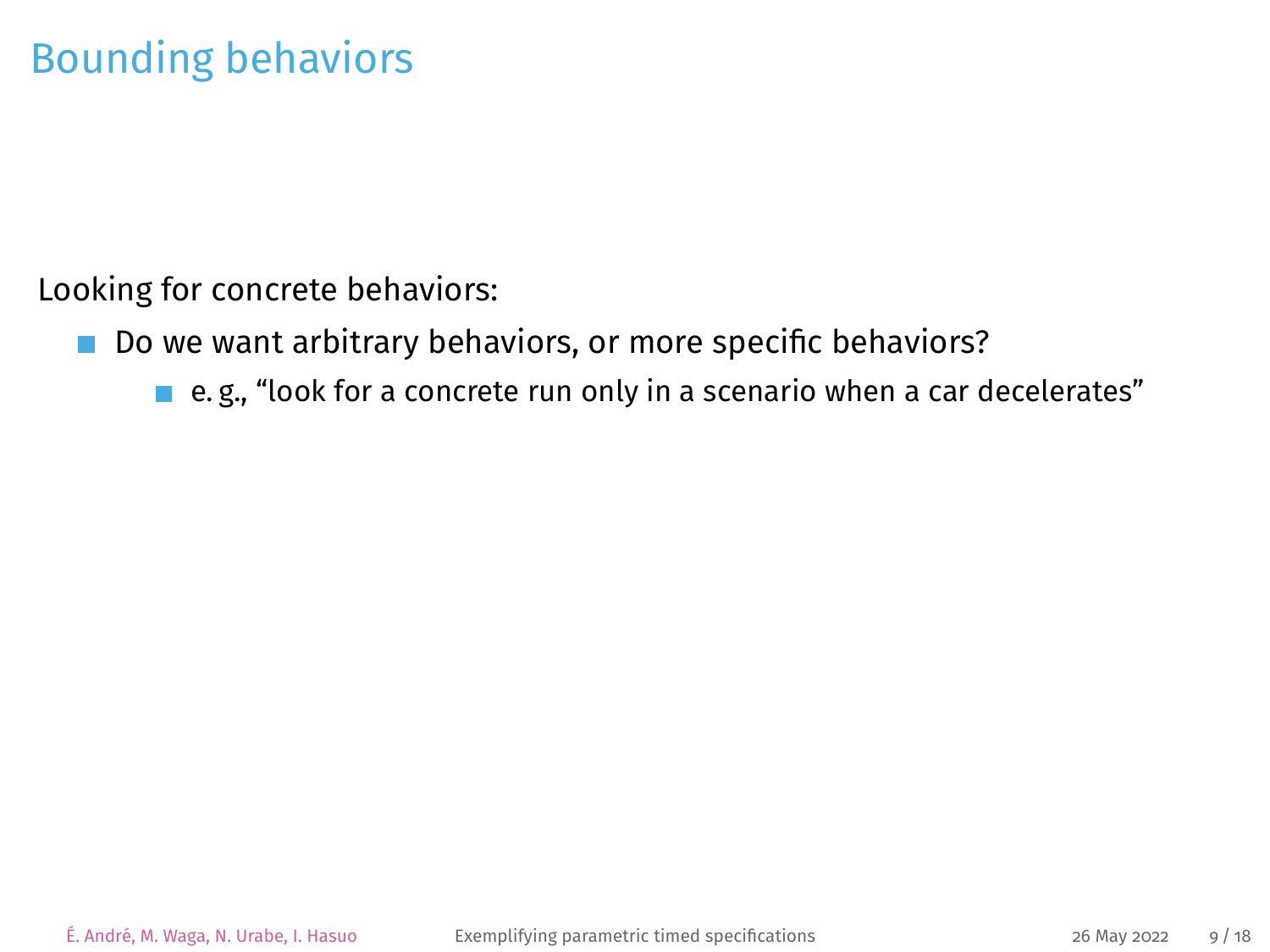## Bounding behaviors

Looking for concrete behaviors:

- Do we want arbitrary behaviors, or more specific behaviors?
	- e.g., "look for a concrete run only in a scenario when a car decelerates"

Crux: constrain the evolution of each signal along the exhibited run using an automaton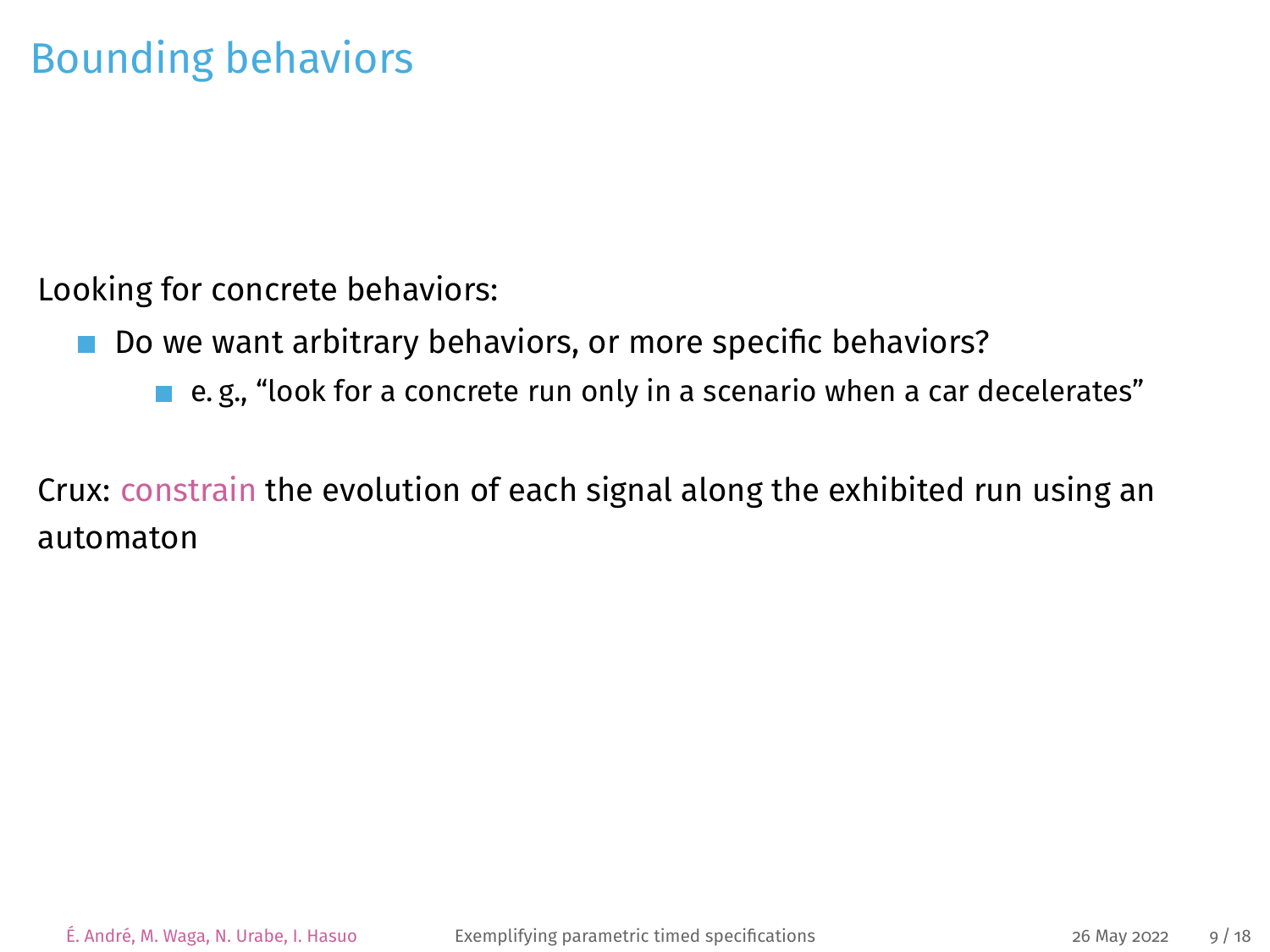## Bounding behaviors

Looking for concrete behaviors:

- Do we want arbitrary behaviors, or more specific behaviors?
	- e.g., "look for a concrete run only in a scenario when a car decelerates"

Crux: constrain the evolution of each signal along the exhibited run using an automaton

Also useful for our approach to remain in the scope of linear constraints (polyhedra)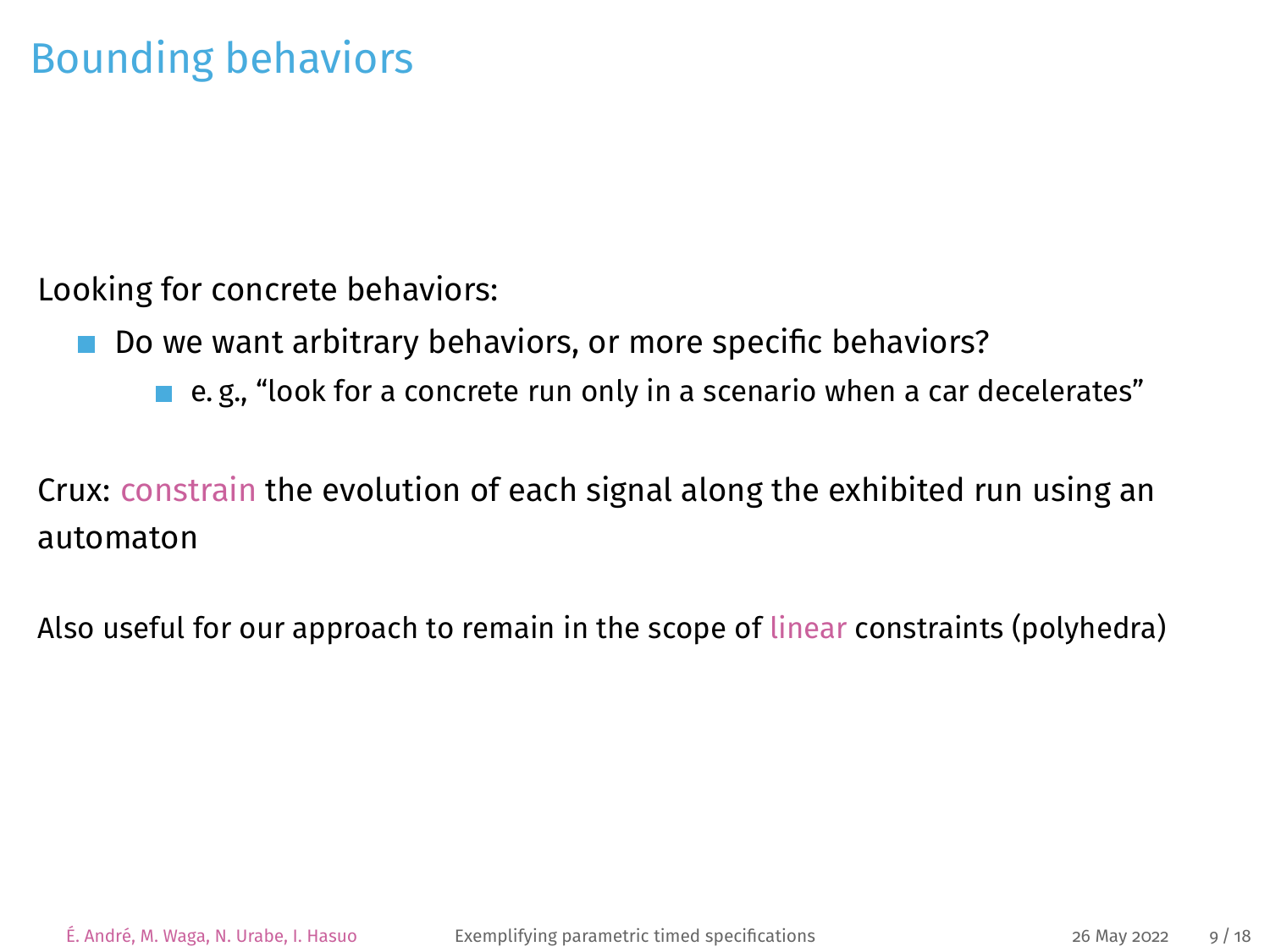## Signal bounding automata

Here, each signal may be constrained by a signal bounding automaton (SBA)

- $\blacksquare$  Timed automata augmented with arbitrary (rational) rates for signals
- Subclass of rectangular hybrid automata [\[Hen96\]](#page-42-0)

[\[Hen96\]](#page-42-0) Thomas A. Henzinger. "The Theory of Hybrid Automata". In: *LICS*. IEEE Computer Society, 1996, pp. 278–292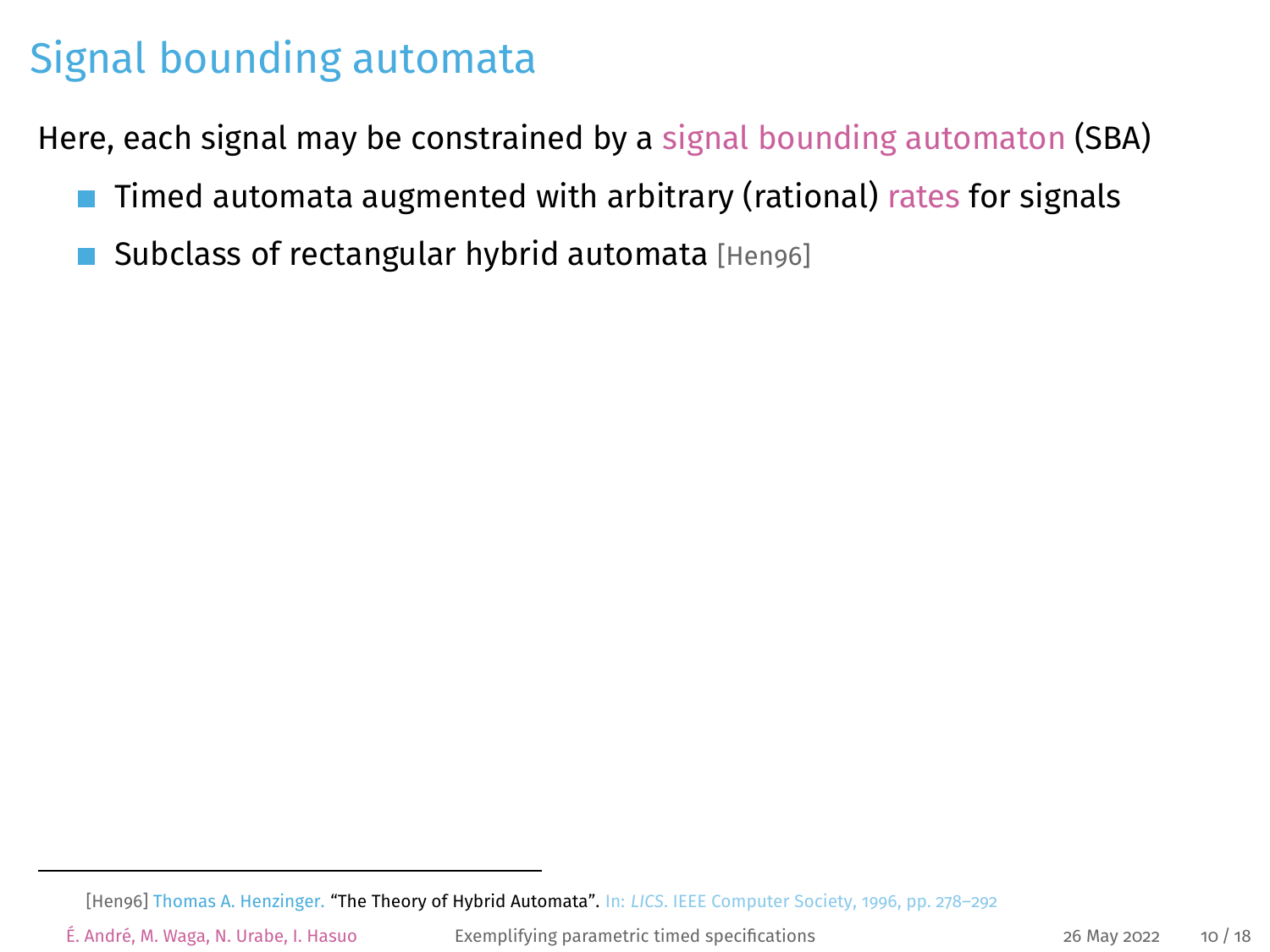## Signal bounding automata

Here, each signal may be constrained by a signal bounding automaton (SBA)

- $\blacksquare$  Timed automata augmented with arbitrary (rational) rates for signals
- Subclass of rectangular hybrid automata [\[Hen96\]](#page-42-0)

Example of SBA:



- Signal  $s_1$  is always non-negative
- It can increase or decrease fast  $(s_1 = \pm 3)$  or slow  $(s_1 = \pm 1)$
- Changes of dynamics never occur faster than every 5 time units

É. André, M. Waga, N. Urabe, I. Hasuo [Exemplifying parametric timed specifications](#page-0-0) 26 May 2022 10 / 18

[<sup>\[</sup>Hen96\]](#page-42-0) Thomas A. Henzinger. "The Theory of Hybrid Automata". In: *LICS*. IEEE Computer Society, 1996, pp. 278–292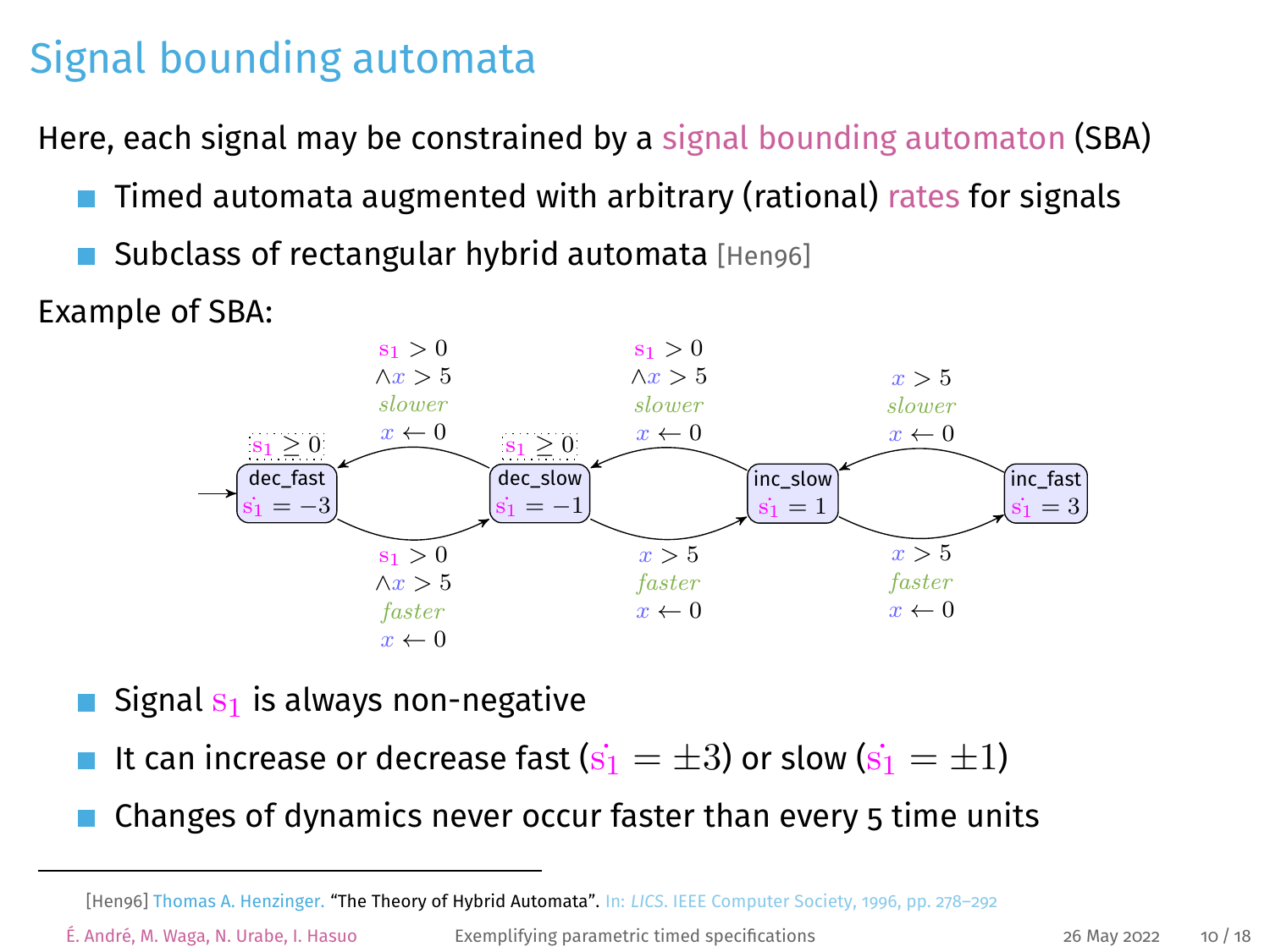## Our general approach





- RHA = rectangular hybrid automata
- PLMA = parametric linear multi-rate automata
- PTAS = parametric timed automata with signals
- SBA = signal bounding automata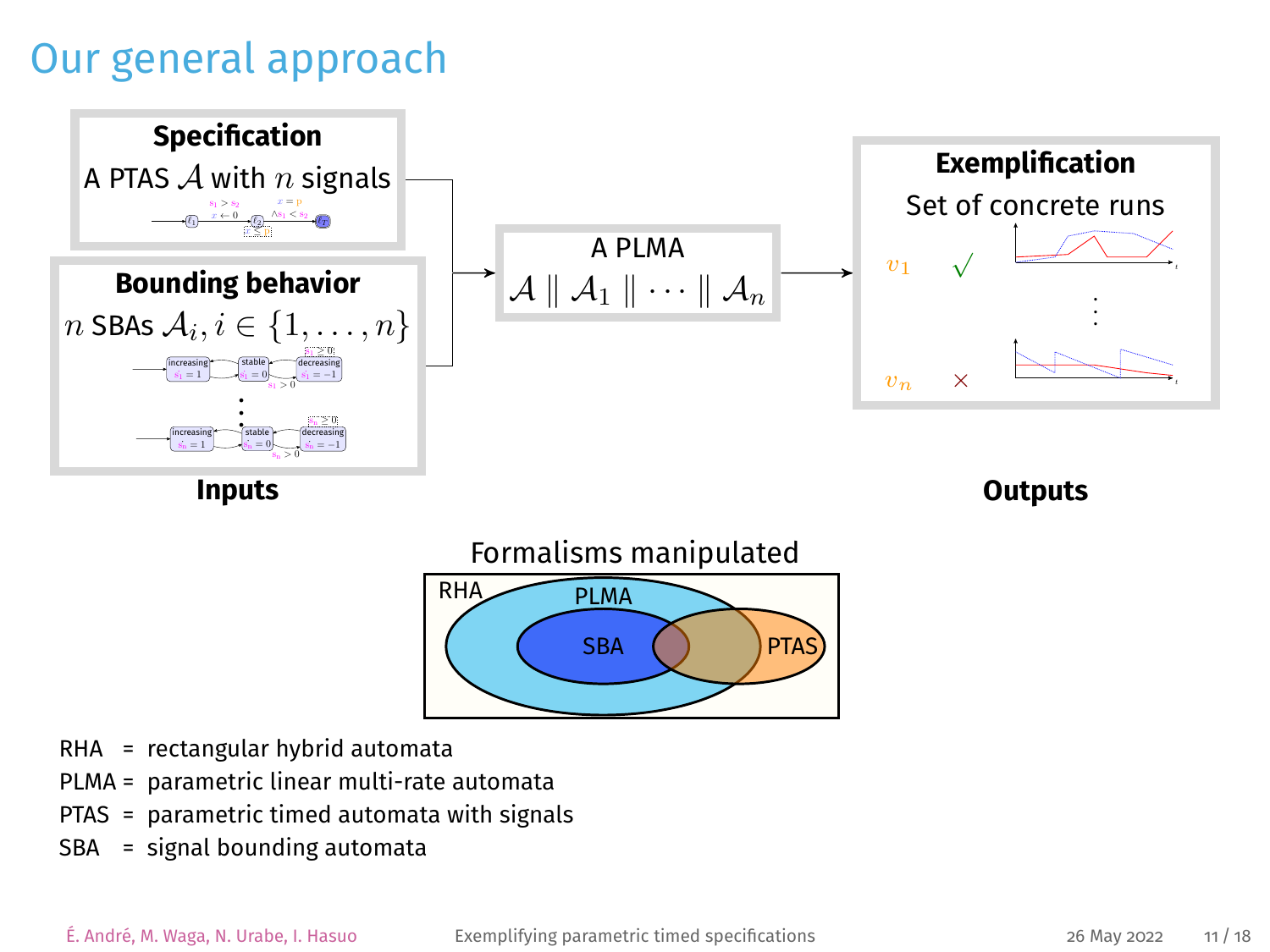## Methodology

- **1** Symbolic exploration of the state space
	- Underlying data structure: polyhedra over clocks, signals, parameters  $\overline{\phantom{a}}$
- 2 Reachability analysis
- **3** Exhibition of a symbolic run
- 4 (Backward) reconstruction of a concrete run

Heuristics-based "best-effort" approach

(see paper for technical details)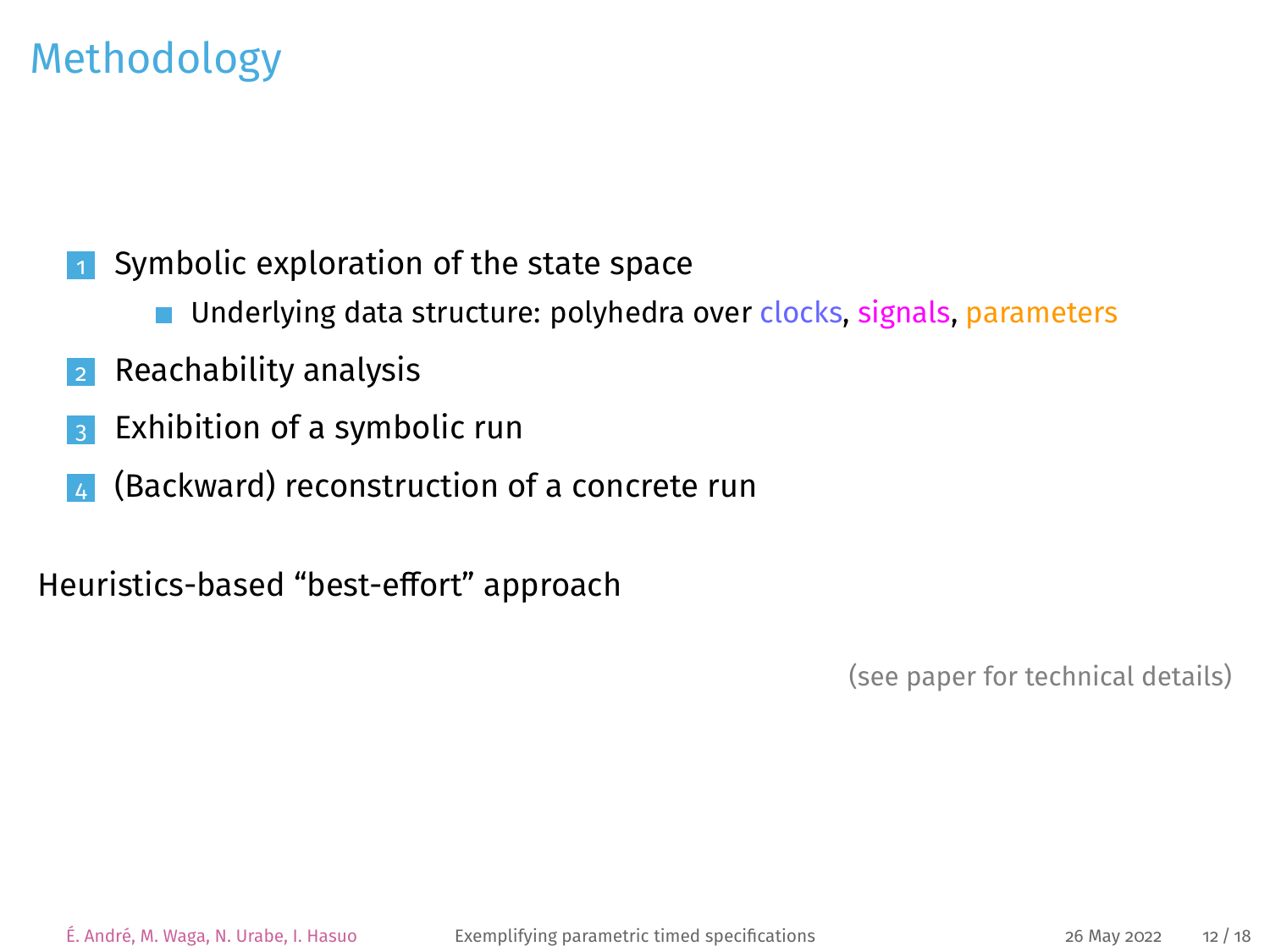## <span id="page-31-0"></span>**Outline**

- 
- 
- 4 [Proof of concept](#page-31-0)
-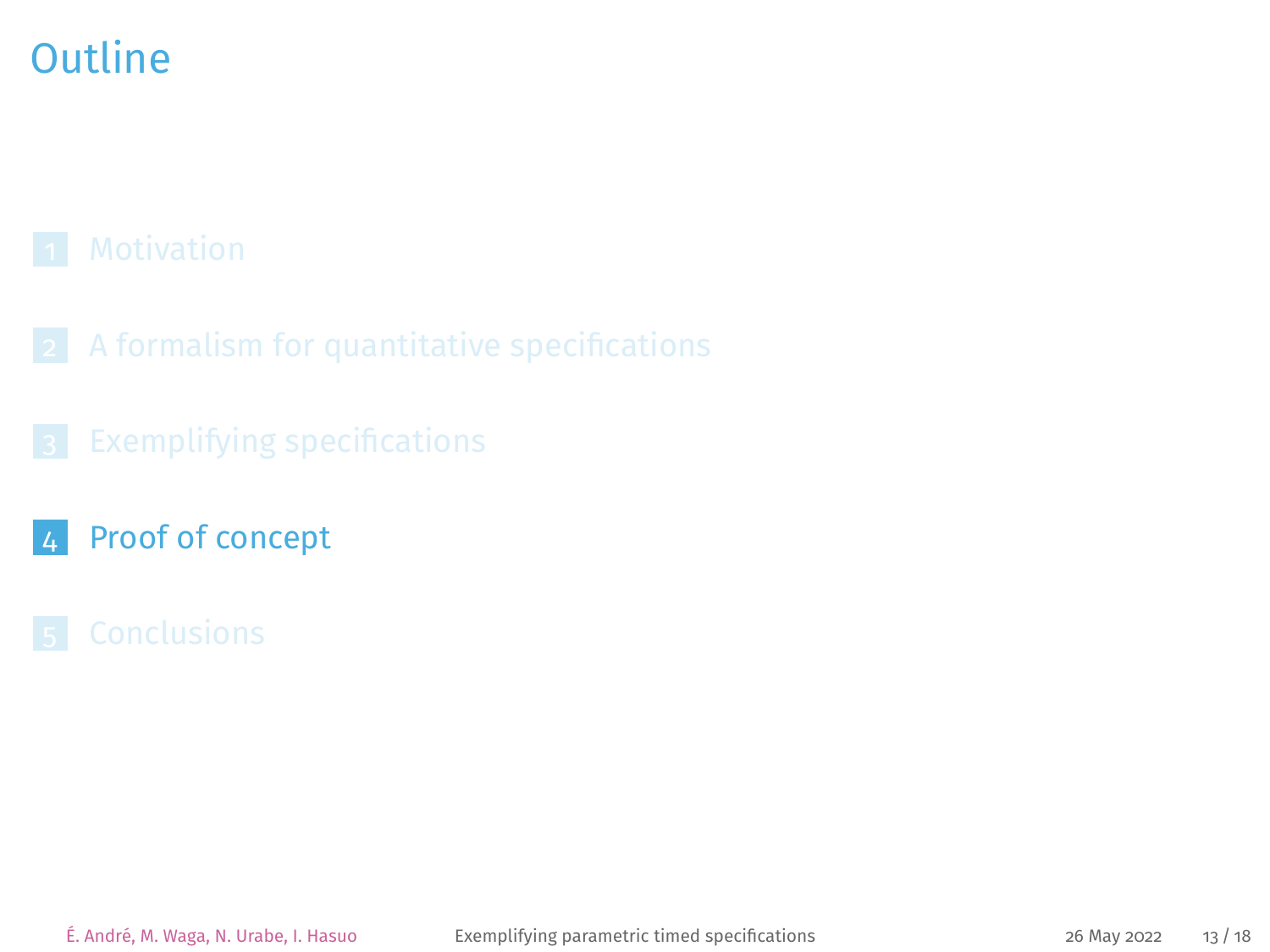## Implementation

#### Implementation in [IMITATOR](http://www.imitator.fr/) [\[And21\]](#page-41-2)

- Model checker for extensions of parametric timed automata
- Our exemplification approach supports the full [IMITATOR](http://www.imitator.fr/) syntax
	- including extensions (global variables, etc.)  $\overline{\phantom{a}}$
- Polyhedra operations performed using the Parma Polyhedra Library [\[BMZ08\]](#page-42-1)
- Output: set of runs in the JSON syntax + (basic) graphical outputs

Reproductibility artifact available on [10.5281/zenodo.6382893](https://www.doi.org/10.5281/zenodo.6382893)

([v.3.3-alpha](https://github.com/imitator-model-checker/imitator/releases/tag/v3.3.0-alpha) "Cheese Caramel au beurre salé")



[\[And21\]](#page-41-2) Étienne André. "IMITATOR 3: Synthesis of timing parameters beyond decidability". In: *CAV*. vol. 12759. LNCS. Springer, 2021, pp. 1–14

[\[BMZ08\]](#page-42-1) Roberto Bagnara, Hill Patricia M., and Enea Zaffanella. "The Parma Polyhedra Library: Toward a Complete Set of Numerical Abstractions for the Analysis and Verification of Hardware and Software Systems". In: *Science of Computer Programming* 72.1–2 (2008), pp. 3–21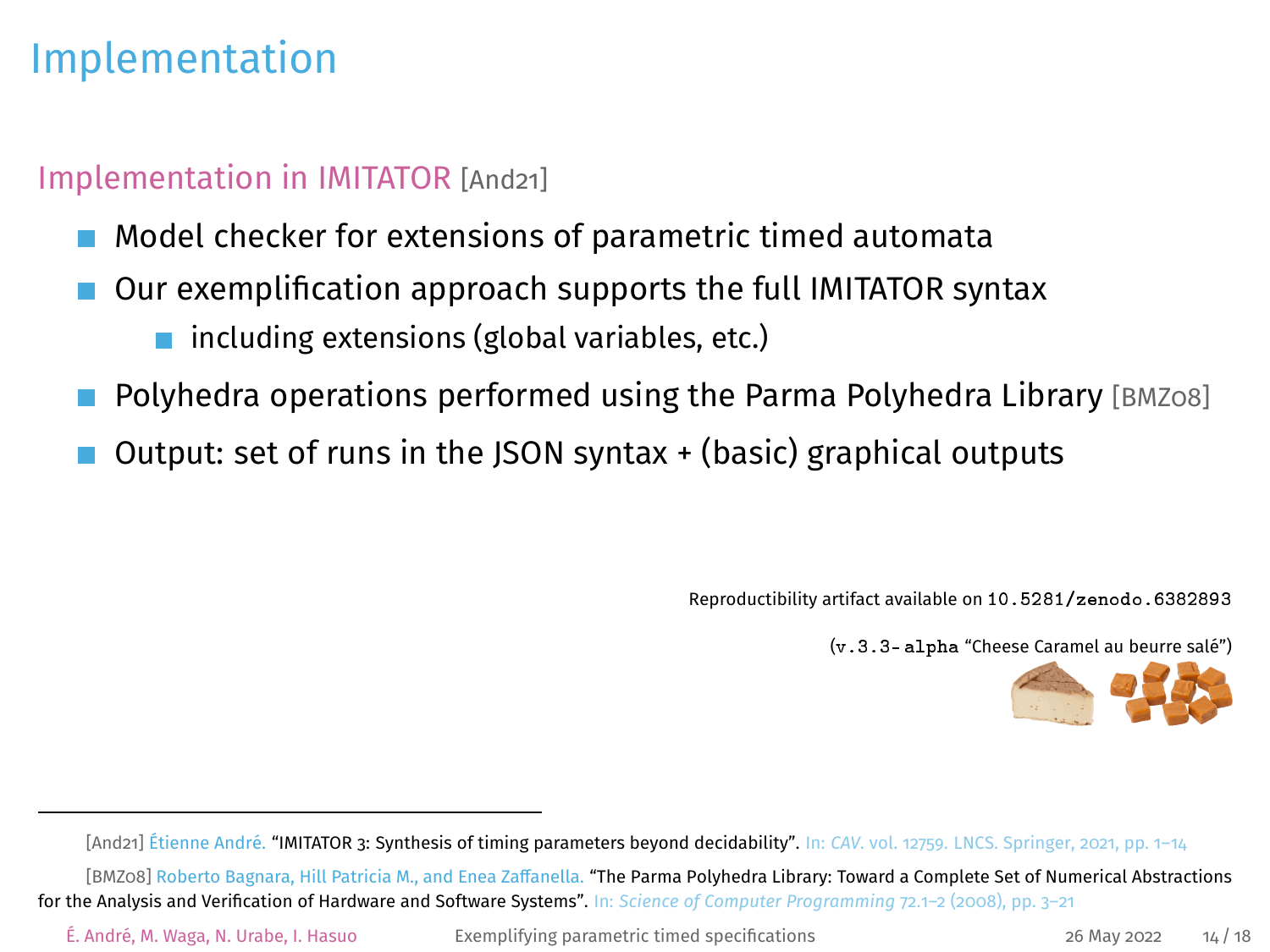Specification: "Whenever signal  $s_1$  is larger than 50, then within at most 15 time units, it holds that  $s_1 \geq 3 \times s_2$  and then, within at most 20 more time units, both signals are equal".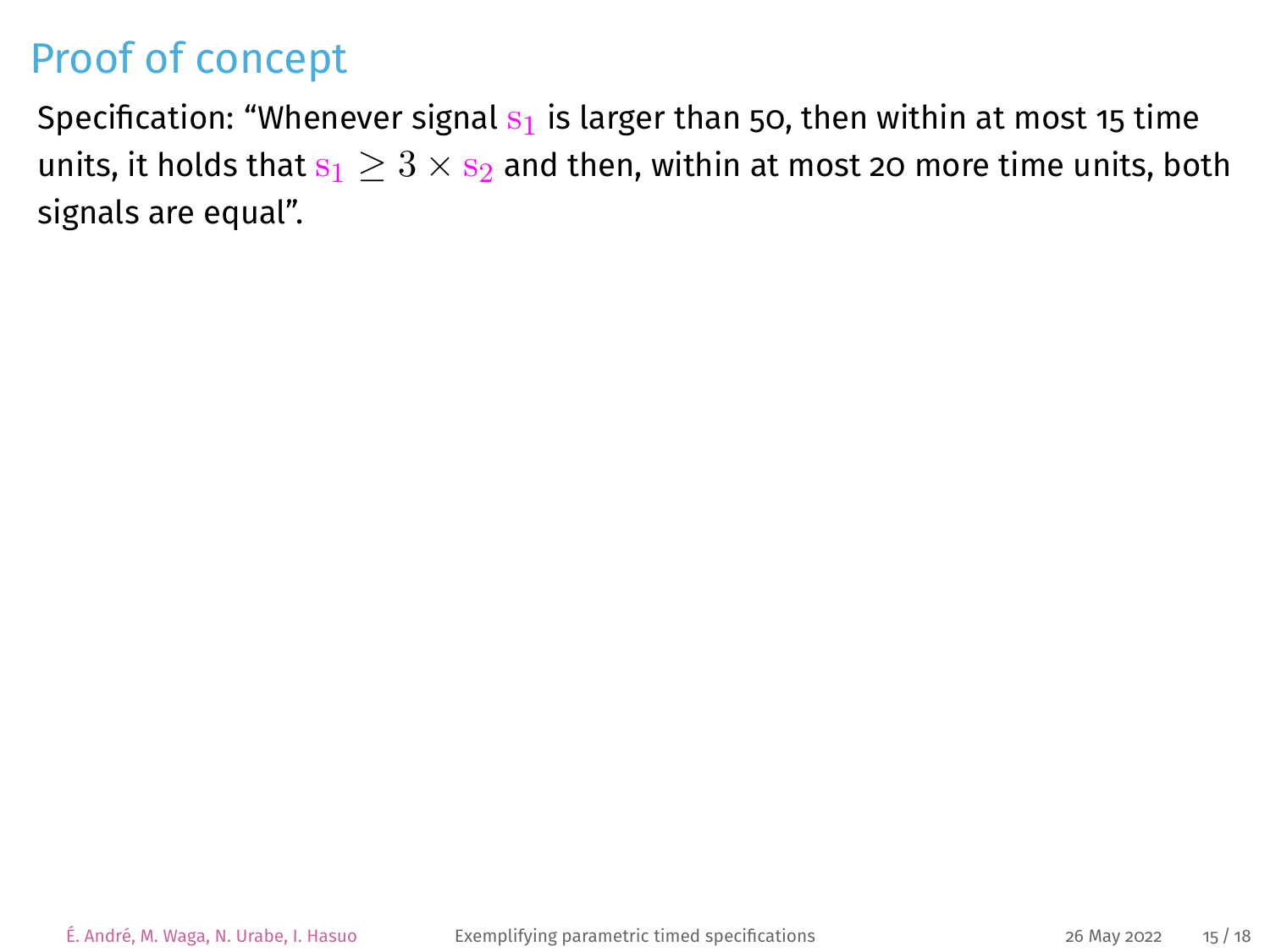Specification: "Whenever signal  $s_1$  is larger than 50, then within at most 15 time units, it holds that  $s_1 > 3 \times s_2$  and then, within at most 20 more time units, both signals are equal".

Encoding:

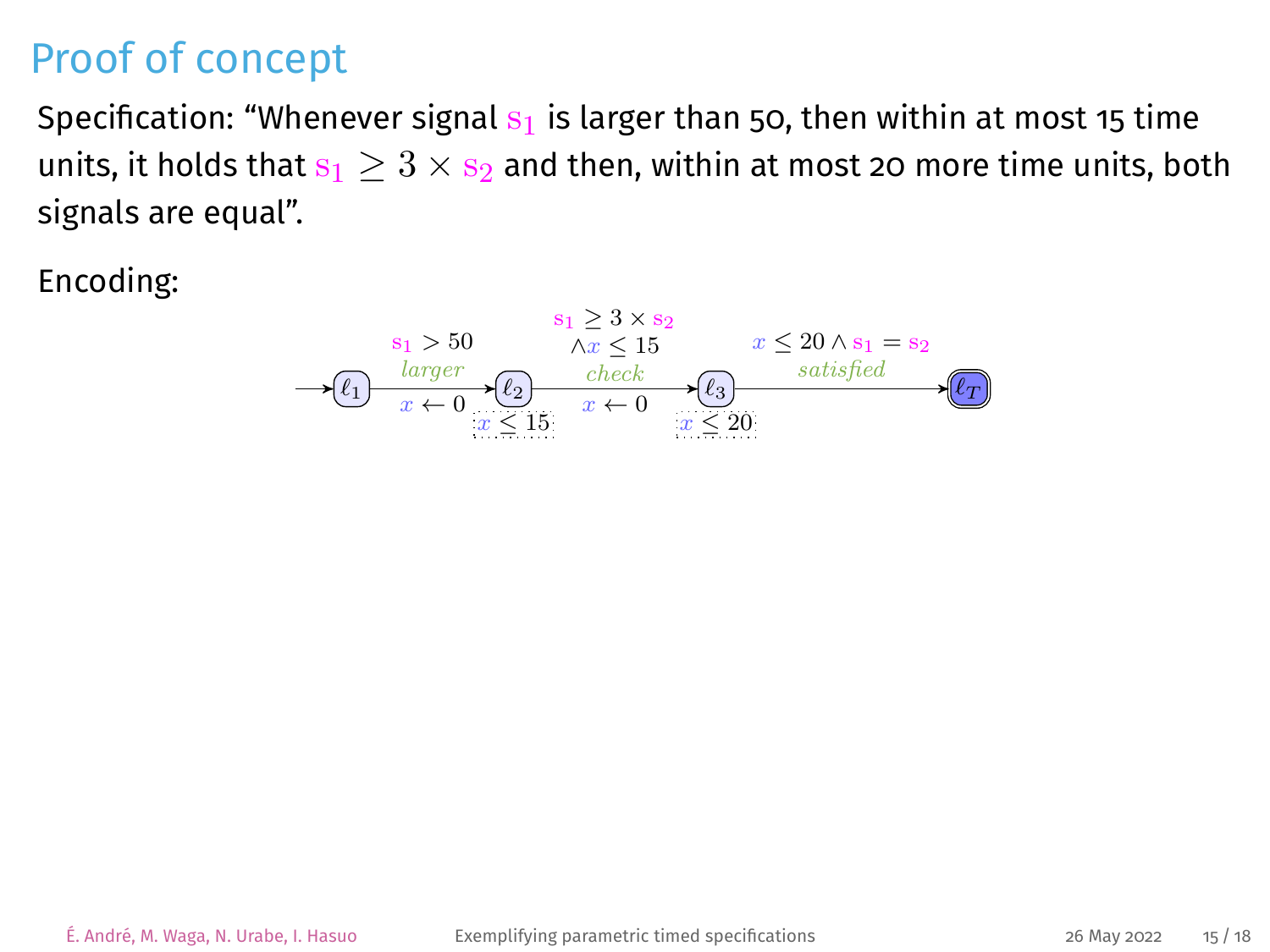Specification: "Whenever signal  $s_1$  is larger than 50, then within at most 15 time units, it holds that  $s_1 \geq 3 \times s_2$  and then, within at most 20 more time units, both signals are equal".

Encoding:



#### Signal bounding automata:

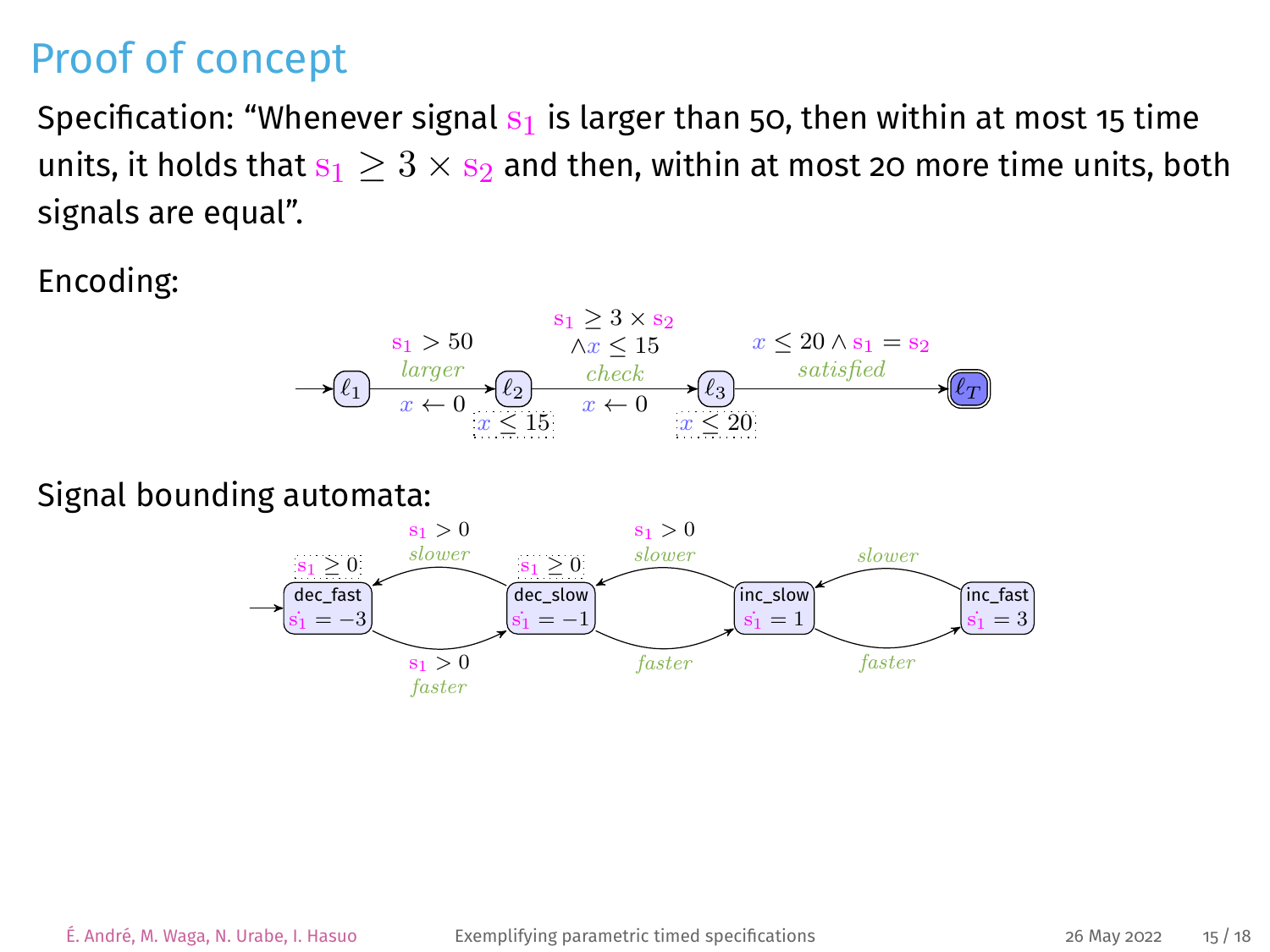Specification: "Whenever signal  $s_1$  is larger than 50, then within at most 15 time units, it holds that  $s_1 \geq 3 \times s_2$  and then, within at most 20 more time units, both signals are equal".

Encoding:



Signal bounding automata:



Automatic generation of 3 possible runs:



É. André, M. Waga, N. Urabe, I. Hasuo [Exemplifying parametric timed specifications](#page-0-0) 26 May 2022 15 / 18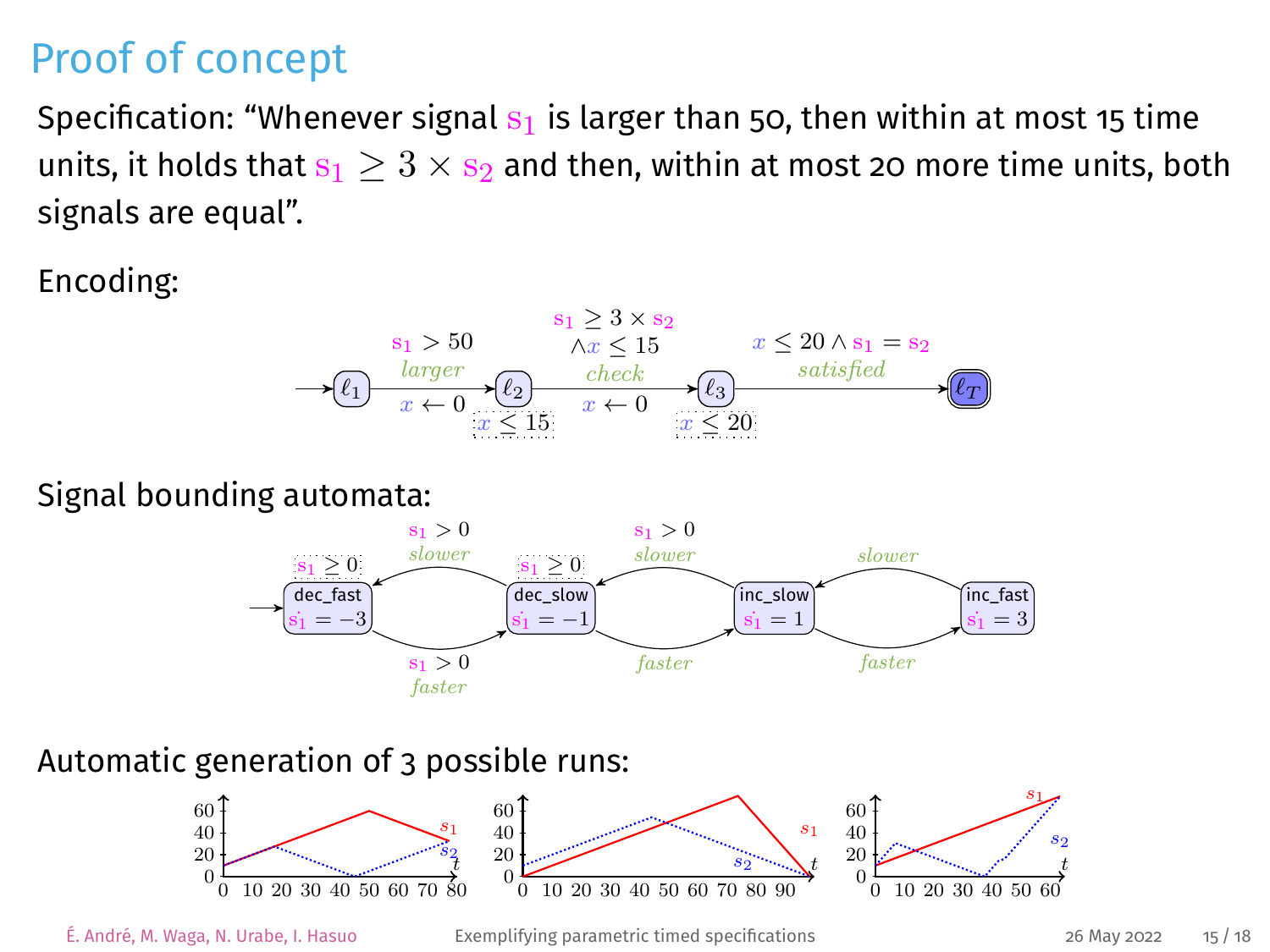## <span id="page-37-0"></span>**Outline**

- 
- 
- 
- 5 [Conclusions](#page-37-0)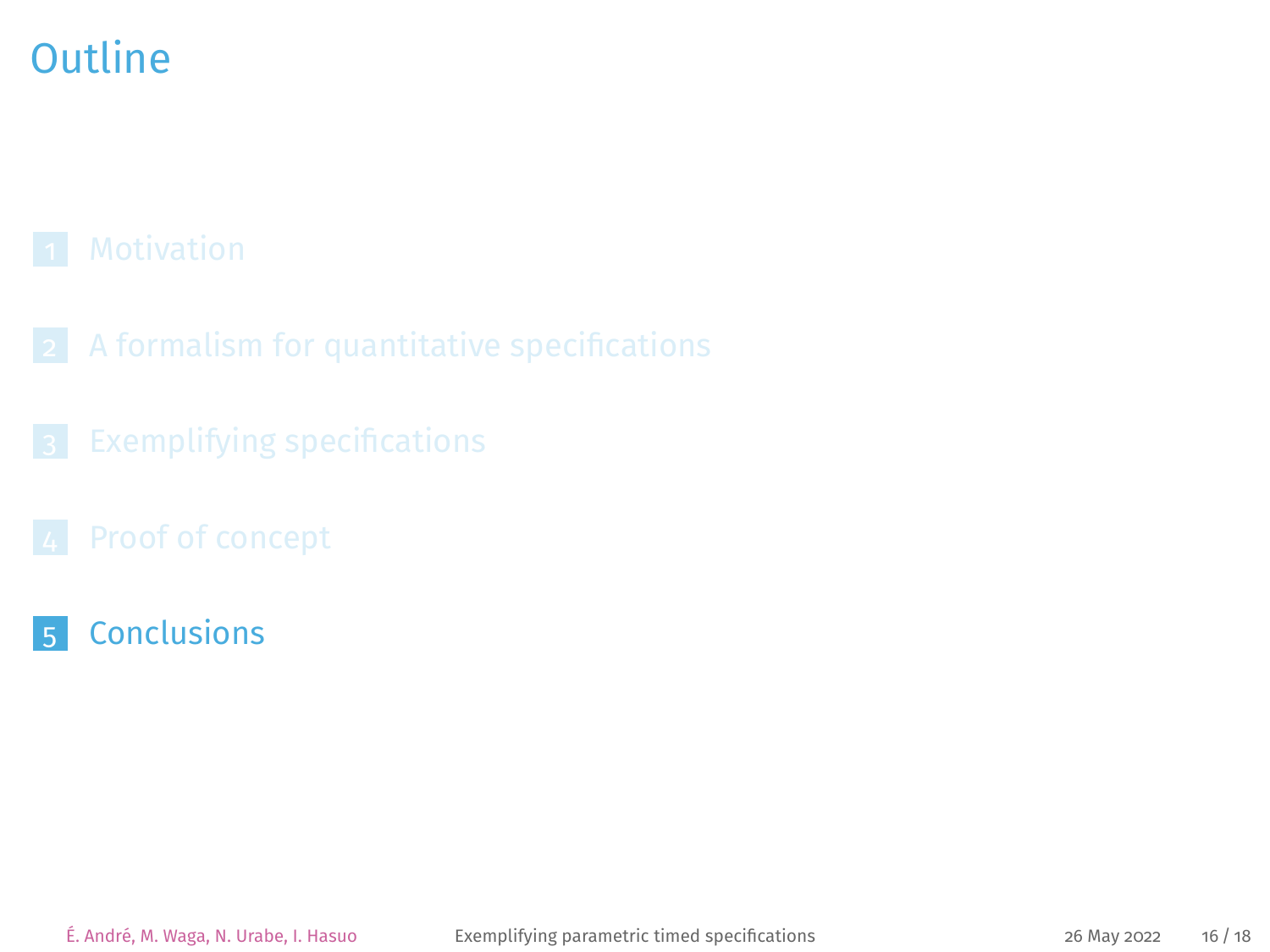## Conclusion

Best-effort (heuristic) approach to exemplify parametric specifications over signals

Input formalism: parametric linear multi-rate automata

- $\blacksquare$  real-valued continuous variables with a piecewise-constant rate
- TA clocks
- $\blacksquare$  timing parameters

Crux: signal bounding automata to limit the admissible continuous behavior

Implementation in [IMITATOR](http://www.imitator.fr/)

Fully automated process

We also generate negative (impossible) executions extended that the same (see paper)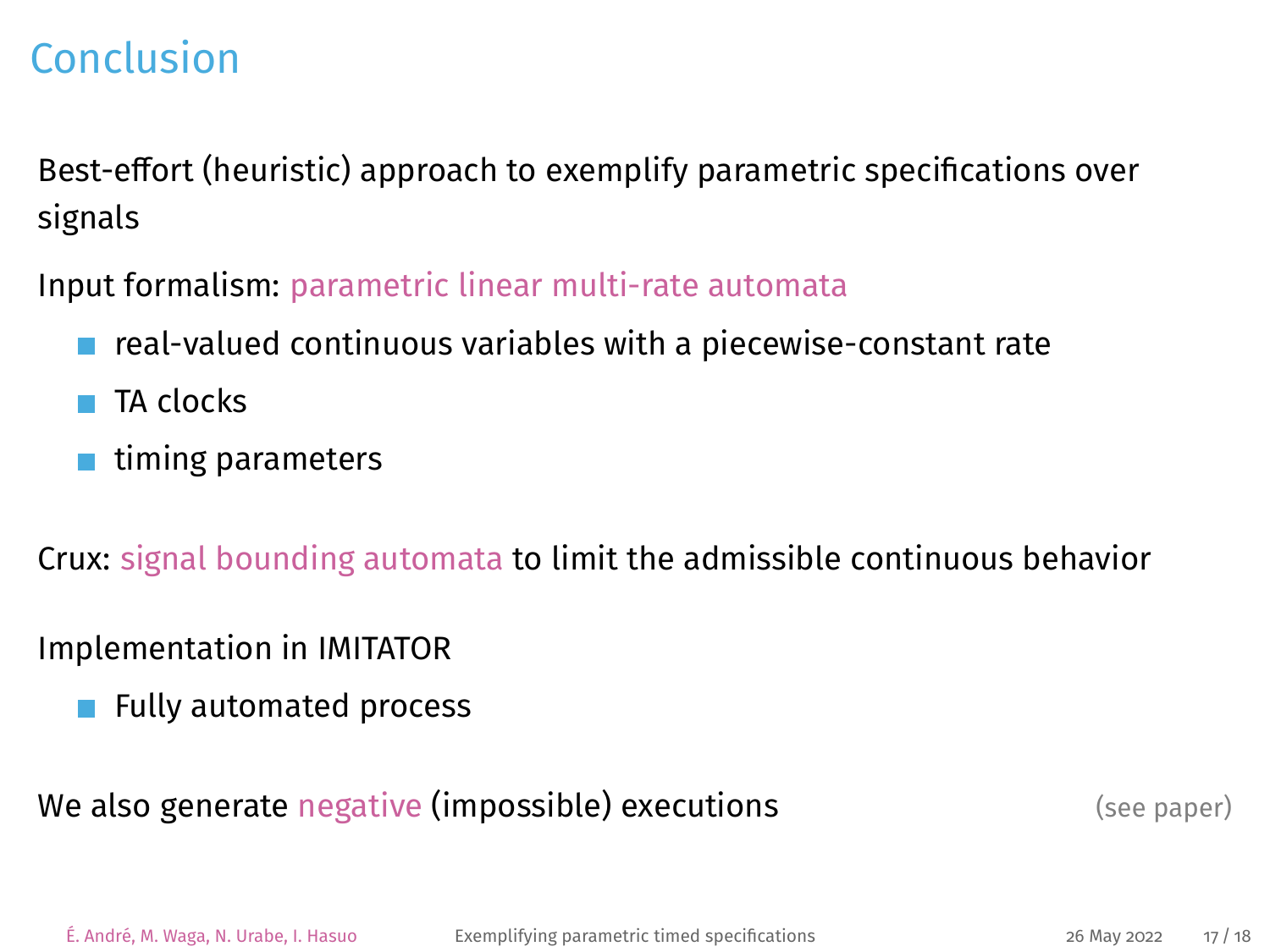## **Perspectives**

- Enhance efficiency using heuristics (e.g.,  $[AA22]$ )
- Extension to liveness/fairness
- Extension to logics such as LTL, MITL or STL [\[RHM17\]](#page-42-2)[\[PLK18\]](#page-42-3)
- Expressiveness of our input formalism
- Providing some coverage guarantees
	- sufficient number of positive and negative runs
	- "cornercase" runs
- Evaluation on students or engineers who are not familiar with formal specifications
	- Complexity of the automata theory?

[<sup>\[</sup>AA22\]](#page-41-3) Johan Arcile and Étienne André. "Zone extrapolations in parametric timed automata". In: *NFM*. vol. 13260. LNCS. Springer, 2022, pp. 451–469

[<sup>\[</sup>RHM17\]](#page-42-2) Hendrik Roehm, Thomas Heinz, and Eva Charlotte Mayer. "STLInspector: STL Validation with Guarantees". In: *CAV, Part I*. vol. 10426. LNCS. Springer, 2017, pp. 225–232

[<sup>\[</sup>PLK18\]](#page-42-3) Pavithra Prabhakar, Ratan Lal, and James Kapinski. "Automatic Trace Generation for Signal Temporal Logic". In: *RTSS*. IEEE Computer Society, 2018, pp. 208–217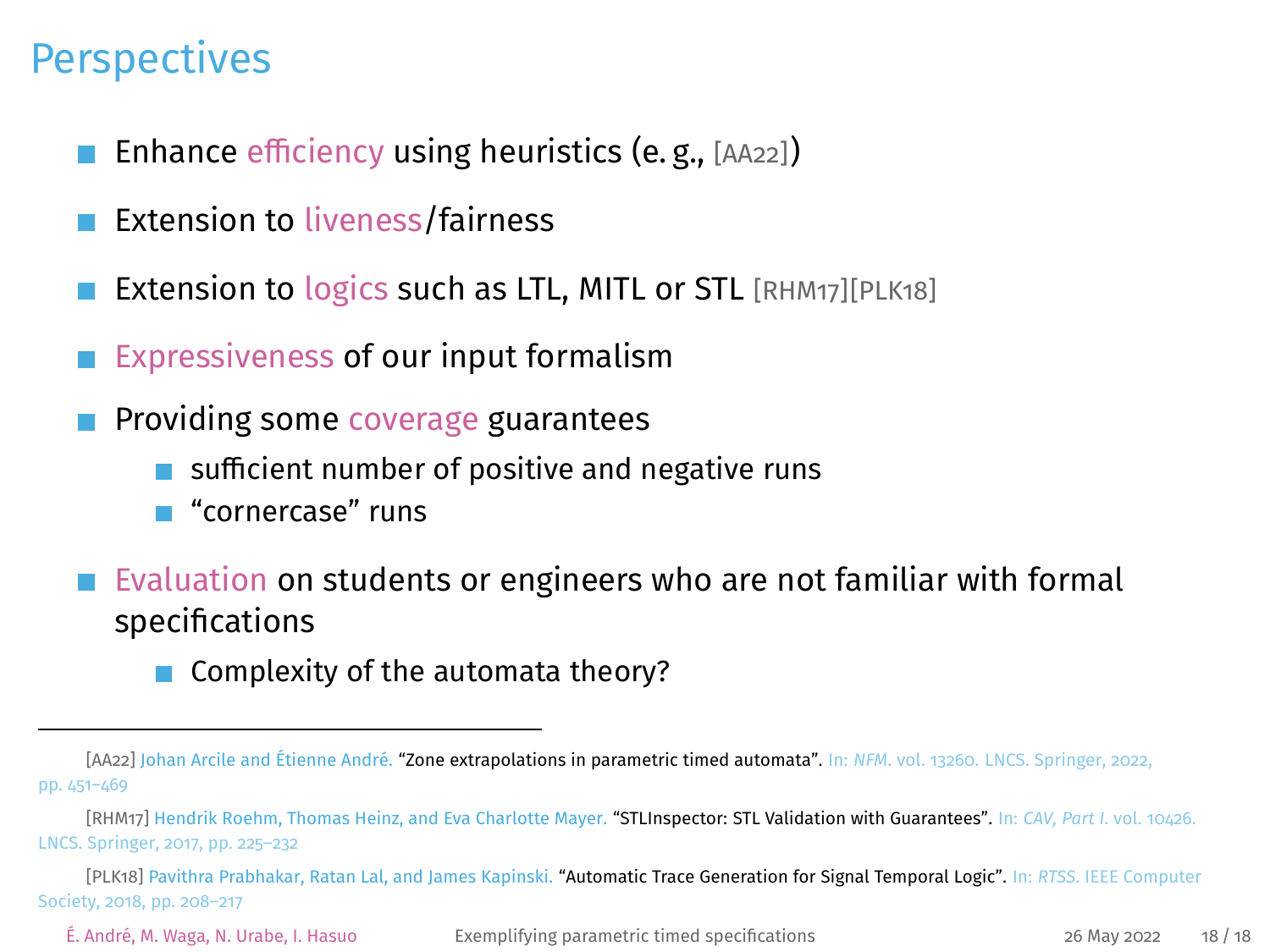## **Bibliography**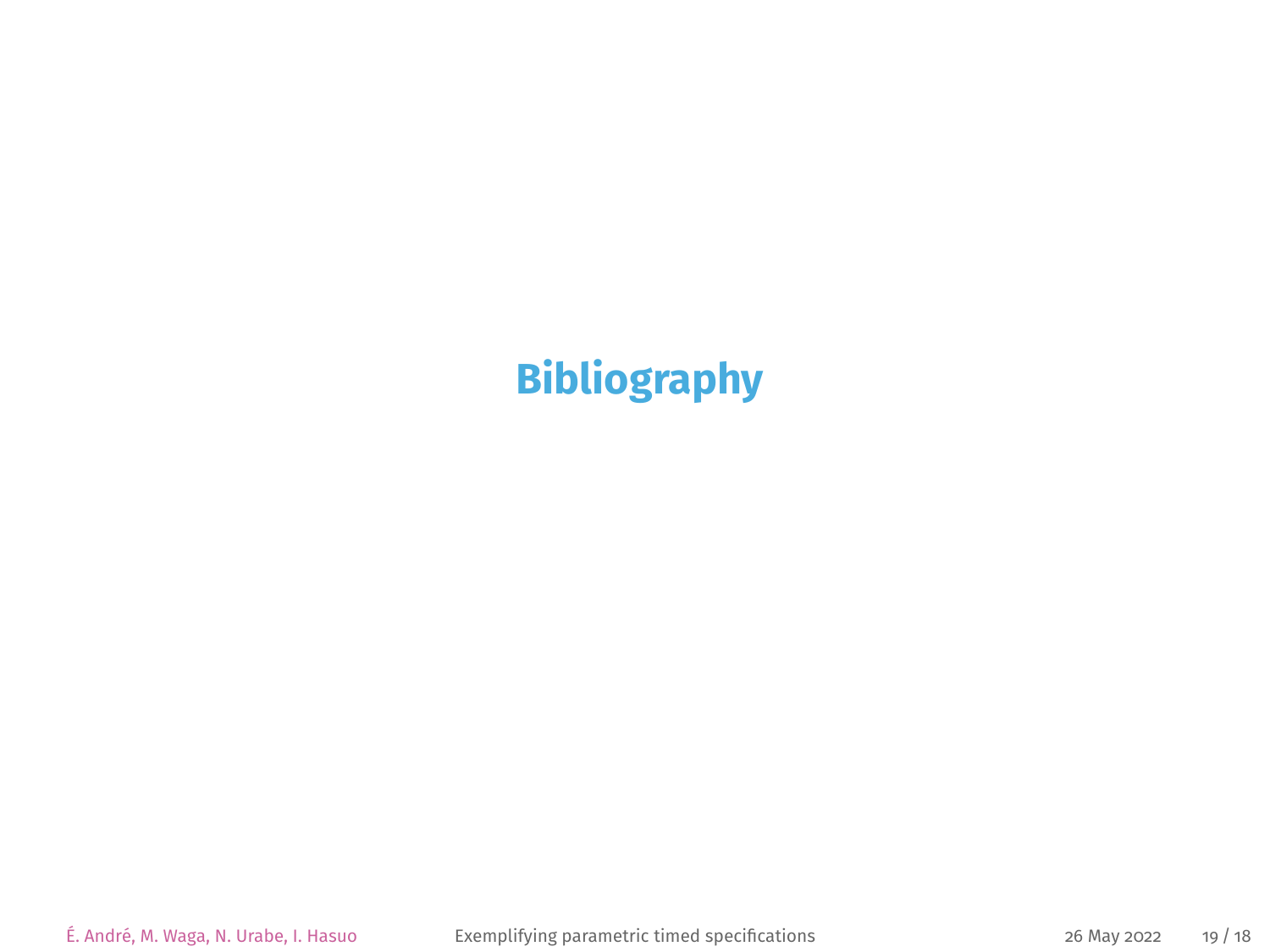#### References I

<span id="page-41-3"></span>

Johan Arcile and Étienne André. "Zone extrapolations in parametric timed automata". In: *NFM* (May 24–27, 2022). Ed. by Klaus Havelund, Jyo Deshmukh, and Ivan Perez. Vol. 13260. LNCS. Caltech, Pasadena, CA, USA: Springer, 2022, pp. 451–469. doi: [10.1007/978-3-031-06773-0\\_24](https://doi.org/10.1007/978-3-031-06773-0_24).

<span id="page-41-1"></span><span id="page-41-0"></span>

Rajeev Alur and David L. Dill. "A theory of timed automata". In: *Theoretical Computer Science* 126.2 (Apr. 1994), pp. 183–235. issn: 0304-3975. doi: [10.1016/0304-3975\(94\)90010-8](https://doi.org/10.1016/0304-3975(94)90010-8).

Rajeev Alur, Thomas A. Henzinger, and Moshe Y. Vardi. "Parametric real-time reasoning". In: *STOC* (May 16–18, 1993). Ed. by S. Rao Kosaraju, David S. Johnson, and Alok Aggarwal. San Diego, California, United States: ACM, 1993, pp. 592–601. isbn: 0-89791-591-7. doi: [10.1145/167088.167242](https://doi.org/10.1145/167088.167242).

Étienne André, Masaki Waga, Natsuki Urabe, and Ichiro Hasuo. "Exemplifying parametric timed specifications over signals with bounded behavior". In: *NFM* (May 24–27, 2022). Ed. by Klaus Havelund, Jyo Deshmukh, and Ivan Perez. Vol. 13260. LNCS. Caltech, Pasadena, CA, USA: Springer, 2022. poi: 10, 1007/978-3-031-06773-0\_25.

<span id="page-41-2"></span>Étienne André. "IMITATOR 3: Synthesis of timing parameters beyond decidability". In: *CAV* (July 18–23, 2021). Ed. by Rustan Leino and Alexandra Silva. Vol. 12759. LNCS. virtual: Springer, 2021, pp. 1–14. doi: [10.1007/978-3-030-81685-8\\_26](https://doi.org/10.1007/978-3-030-81685-8_26).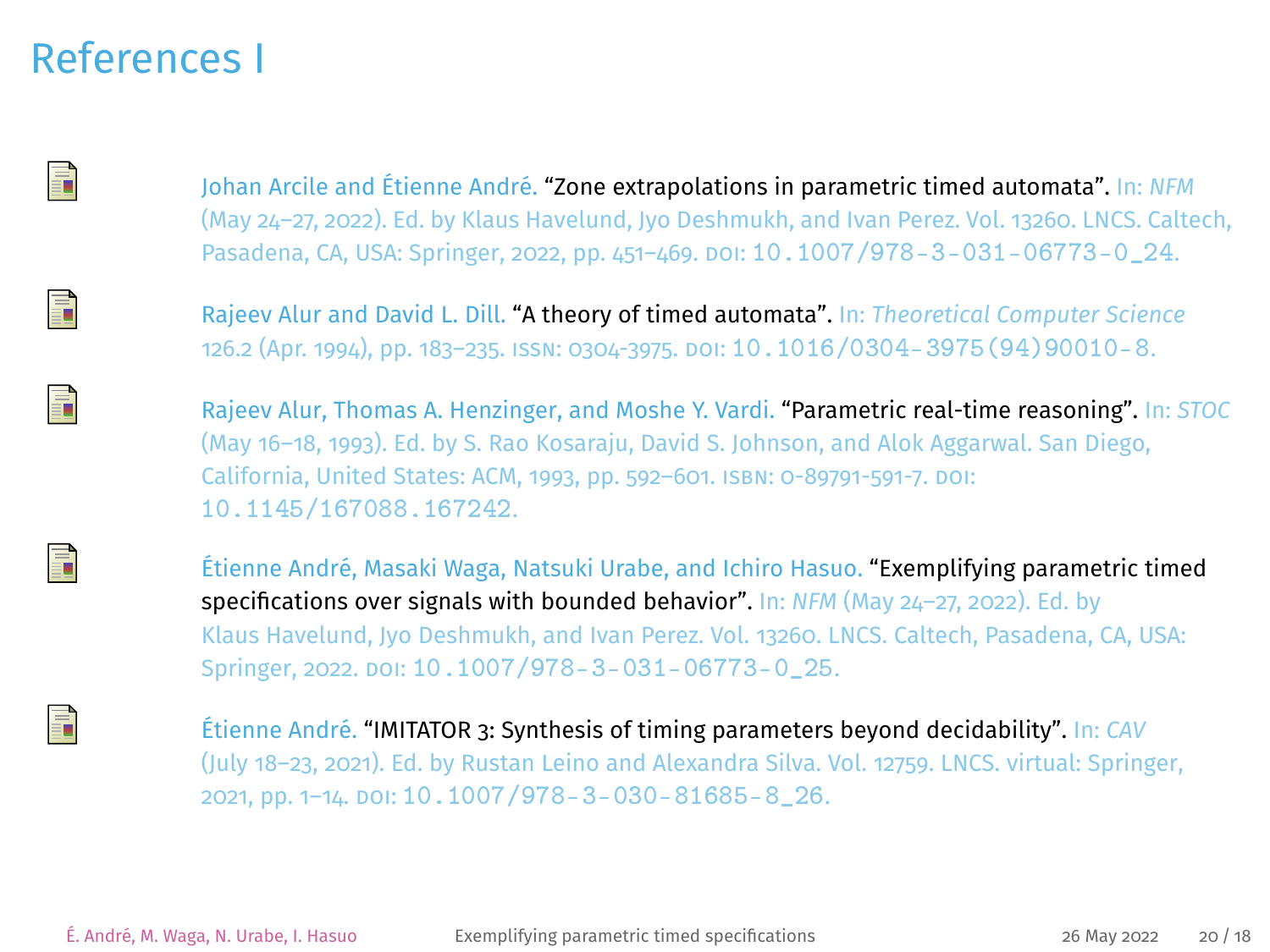#### References II

<span id="page-42-1"></span>

Roberto Bagnara, Hill Patricia M., and Enea Zaffanella. "The Parma Polyhedra Library: Toward a Complete Set of Numerical Abstractions for the Analysis and Verification of Hardware and Software Systems". In: *Science of Computer Programming* 72.1–2 (2008), pp. 3–21. doi: [10.1016/j.scico.2007.08.001](https://doi.org/10.1016/j.scico.2007.08.001).

<span id="page-42-3"></span><span id="page-42-0"></span>

Thomas A. Henzinger. "The Theory of Hybrid Automata". In: *LICS* (July 27–30, 1996). New Brunswick, New Jersey, USA: IEEE Computer Society, 1996, pp. 278–292. doi: [10.1109/LICS.1996.561342](https://doi.org/10.1109/LICS.1996.561342).

Pavithra Prabhakar, Ratan Lal, and James Kapinski. "Automatic Trace Generation for Signal Temporal Logic". In: *RTSS* (Dec. 11–Nov. 14, 2018). Nashville, TN, USA: IEEE Computer Society, 2018, pp. 208–217. doi: [10.1109/RTSS.2018.00038](https://doi.org/10.1109/RTSS.2018.00038).

<span id="page-42-2"></span>Hendrik Roehm, Thomas Heinz, and Eva Charlotte Mayer. "STLInspector: STL Validation with Guarantees". In: *CAV, Part I* (July 24–28, 2017). Ed. by Rupak Majumdar and Viktor Kuncak. Vol. 10426. LNCS. Heidelberg, Germany: Springer, 2017, pp. 225–232. doi: [10.1007/978-3-319-63387-9\\_11](https://doi.org/10.1007/978-3-319-63387-9_11).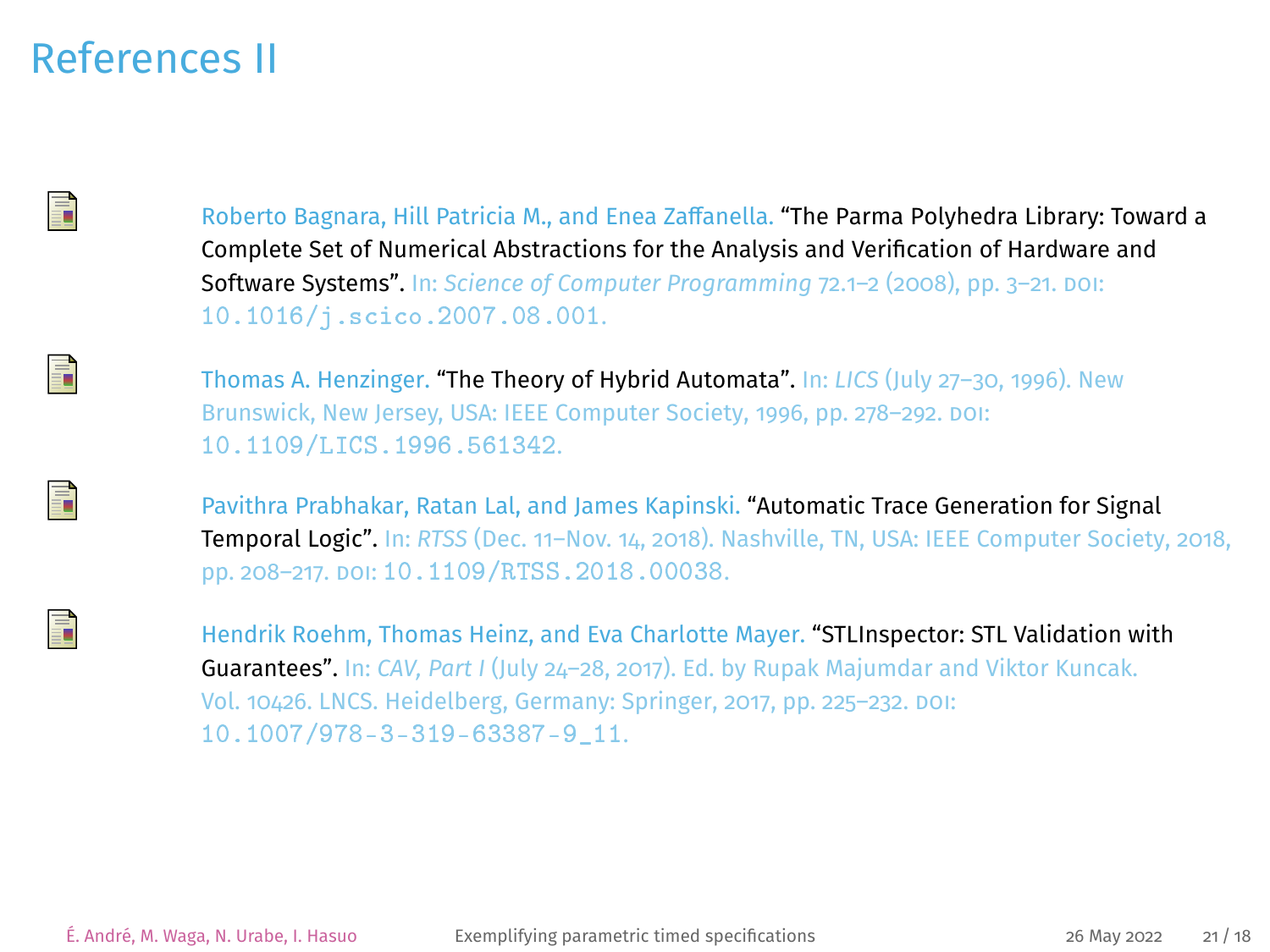## **Licensing**